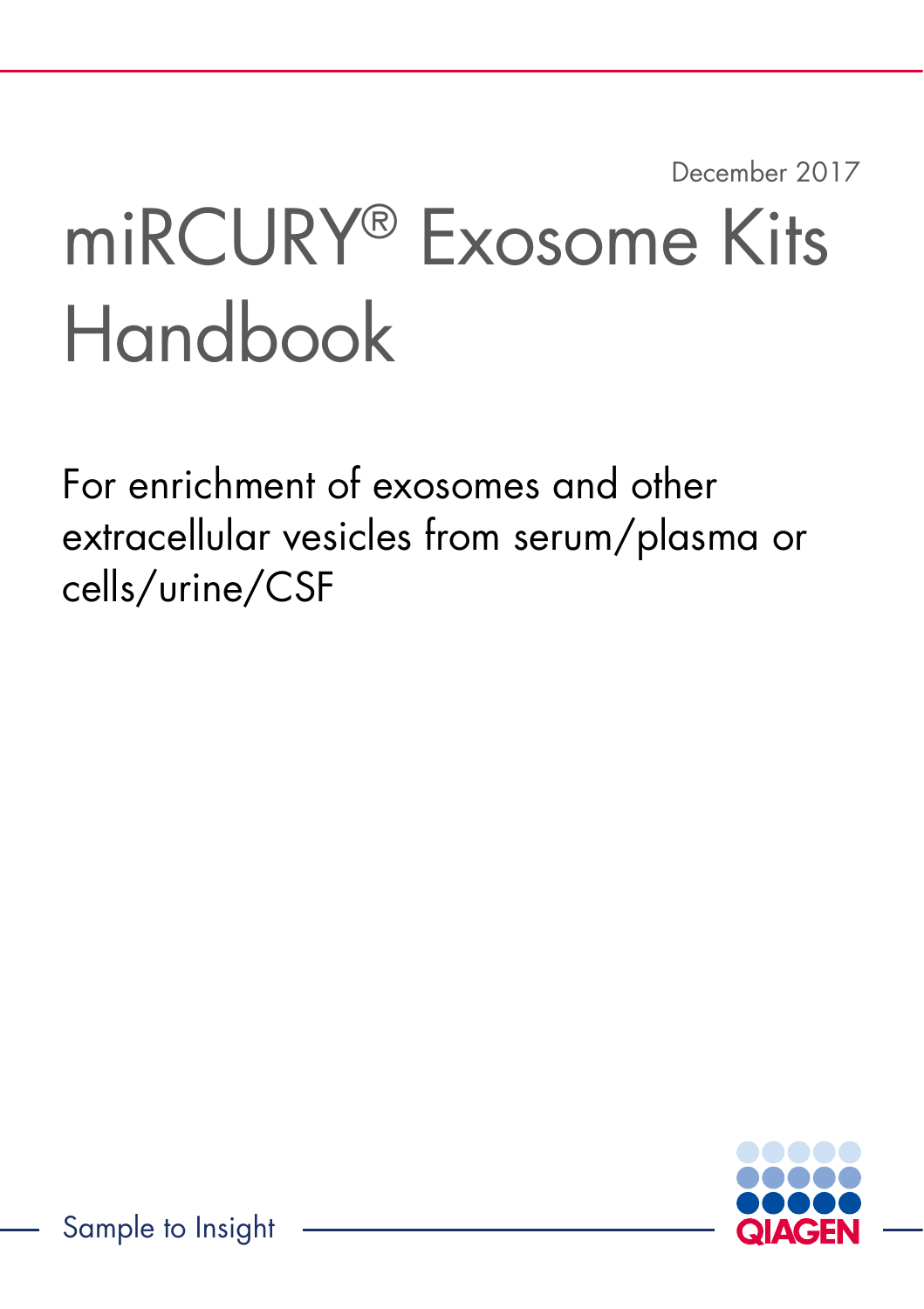### Contents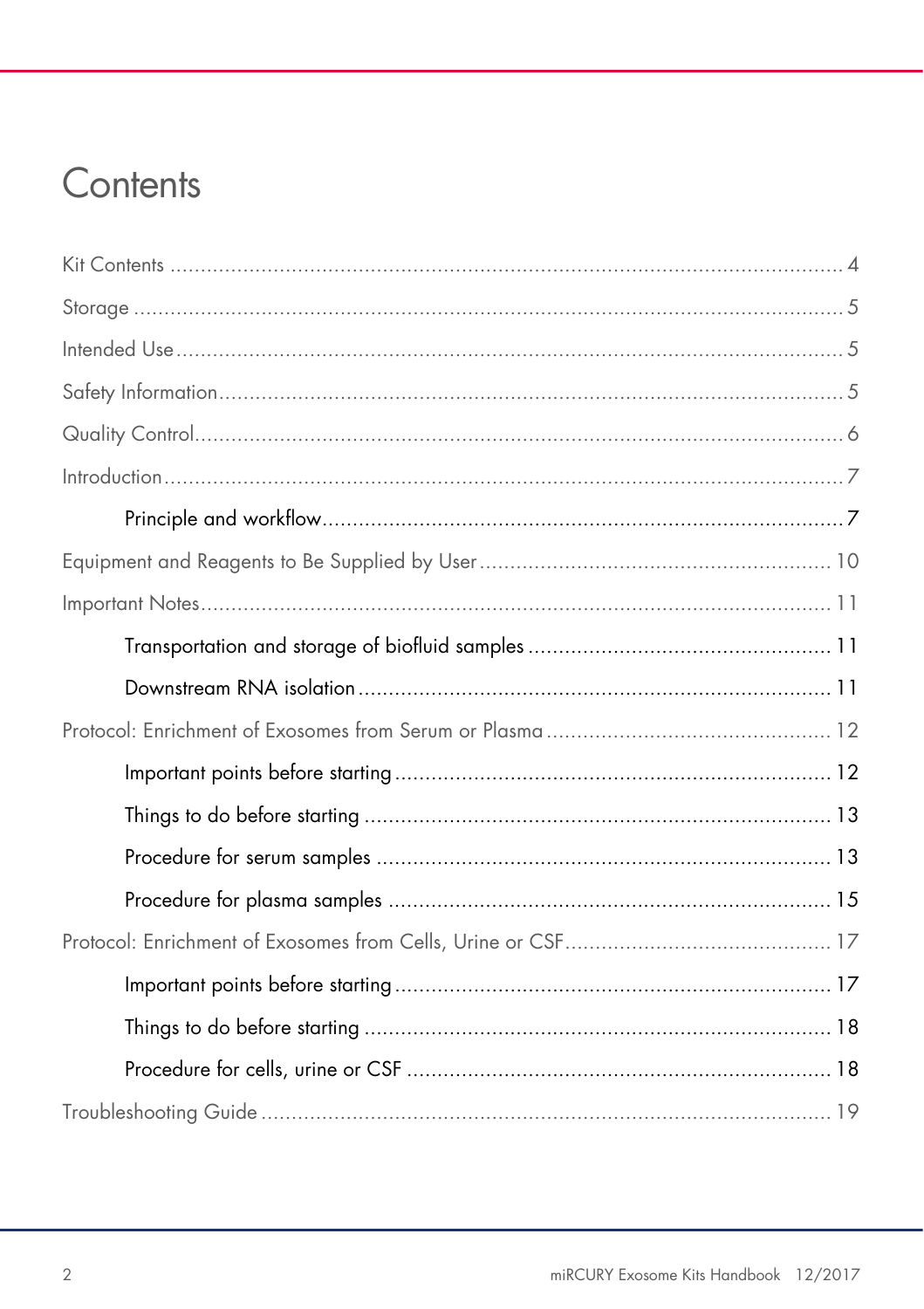| Appendix A: Recommendations for Serum and Plasma Collection, Separation and Storage |
|-------------------------------------------------------------------------------------|
|                                                                                     |
|                                                                                     |
|                                                                                     |
|                                                                                     |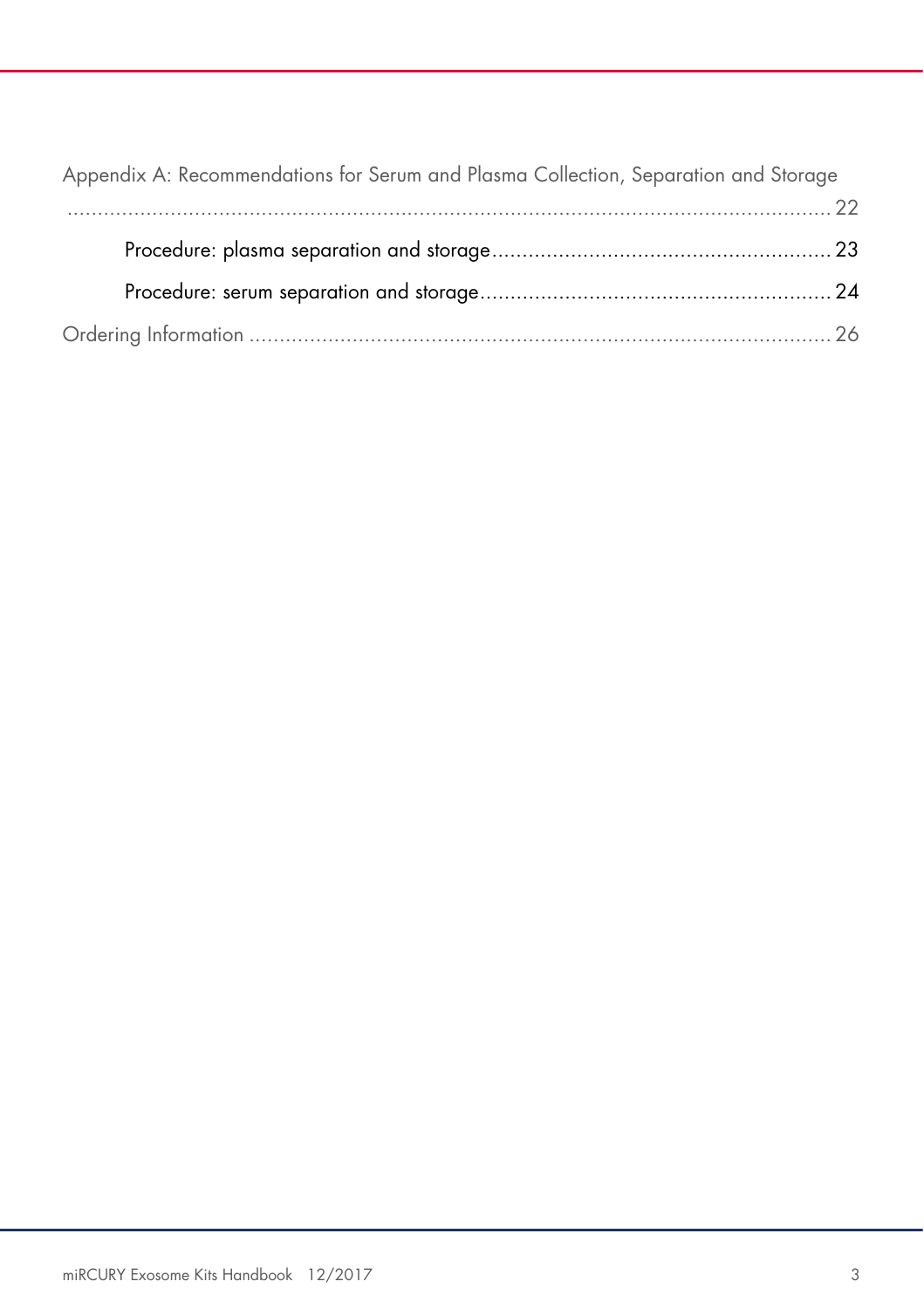### Kit Contents

The miRCURY Exosome Isolation Kit – Serum and Plasma consists of the components described below:

| miRCURY Exosome Serum/Plasma Kit |                                           |  |  |
|----------------------------------|-------------------------------------------|--|--|
| Catalog no.                      | 76603                                     |  |  |
| Number of preps                  | $16 \times 1.5$ ml or $50 \times 0.25$ ml |  |  |
| Precipitation Buffer A           | 10 <sub>m</sub>                           |  |  |
| Resuspension Buffer              | 10 <sub>m</sub>                           |  |  |
| Thrombin (lyophilized)*          | 200 U                                     |  |  |
| Thrombin Buffer*                 | $500$ $\mu$                               |  |  |
| Quick-Start Protocol             |                                           |  |  |

\* Preparation of a working solution required. See notes prior to use.

The miRCURY Exosome Isolation Kit – Cells, Urine and CSF consists of the components described below:

| miRCURY Exosome Cell/Urine/CSF Kit |                                                               |
|------------------------------------|---------------------------------------------------------------|
| Catalog no.                        | 76743                                                         |
| Number of preps                    | $100 \times 1$ ml or $24 \times 5$ ml or<br>$12 \times 10$ ml |
| Precipitation Buffer B             | $2 \times 25$ ml                                              |
| Resuspension Buffer                | 10 <sub>m</sub>                                               |
| Quick-Start Protocol               |                                                               |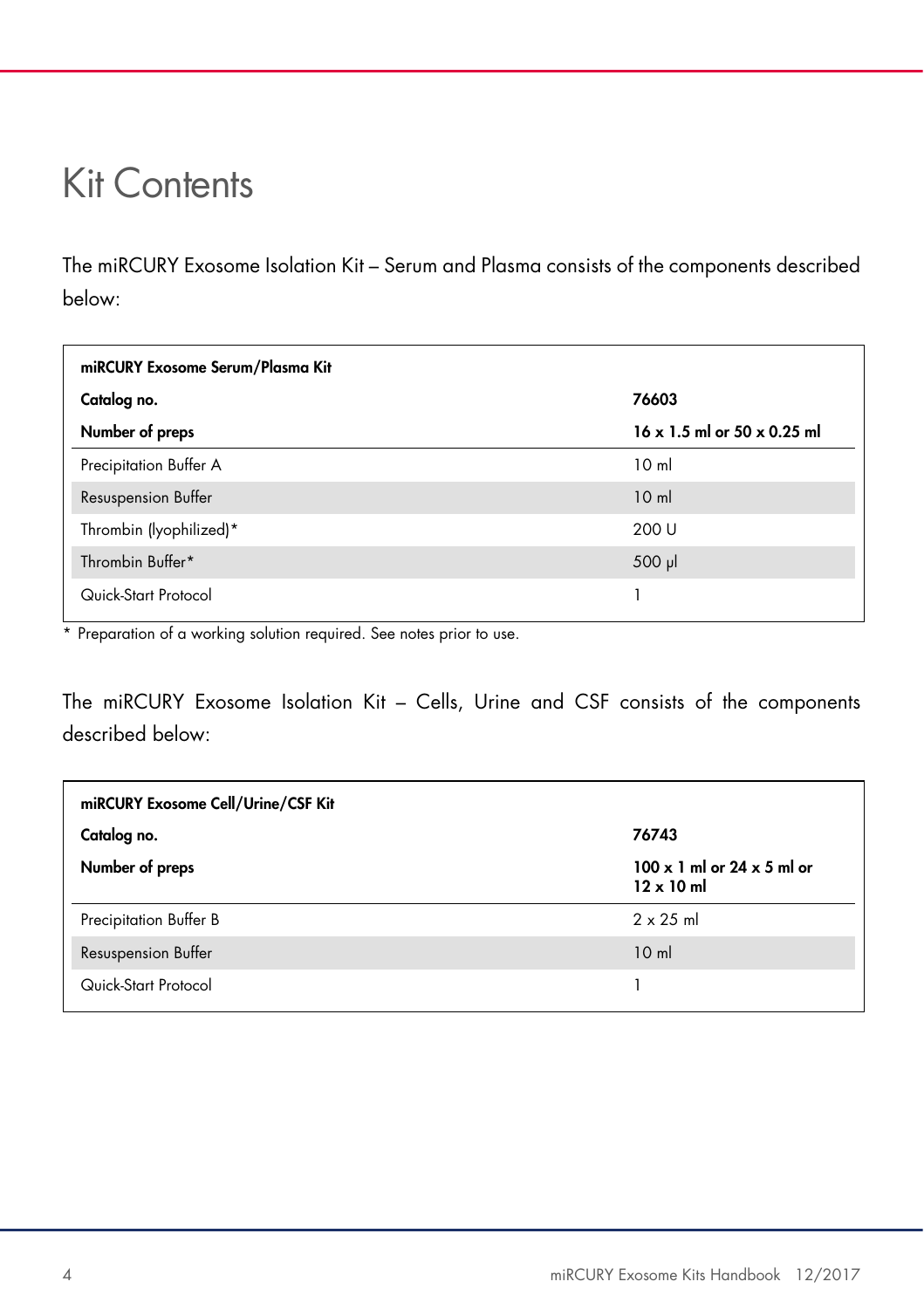### **Storage**

The miRCURY Exosome Serum/Plasma Kit (cat. no. 76603) and the miRCURY Exosome Cell/Urine/CSF Kit (cat. no. 76743) are shipped at ambient temperature. All solutions should be kept tightly sealed and stored protected from light at 2−8°C. Upon arrival, these reagents should remain stable for at least 6 months in their unopened containers. Thrombin is shipped lyophilized at ambient temperature and should be stored at 2−8°C upon arrival. Thrombin will be stable for at least 6 months after resuspension when stored at 2−8°C.

### Intended Use

The miRCURY Exosome Serum/Plasma Kit and the miRCURY Exosome Cell/Urine/CSF Kit are intended for molecular biology applications. These products are not intended for the diagnosis, prevention or treatment of a disease.

All due care and attention should be exercised in the handling of the products. We recommend all users of QIAGEN® products to adhere to the NIH guidelines that have been developed for recombinant DNA experiments, or to other applicable guidelines.

# Safety Information

When working with chemicals, always wear a suitable lab coat, disposable gloves and protective goggles. For more information, please consult the appropriate safety data sheets (SDSs). These are available online in convenient and compact PDF format at www.qiagen.com/safety where you can find, view and print the SDS for each QIAGEN kit and kit component.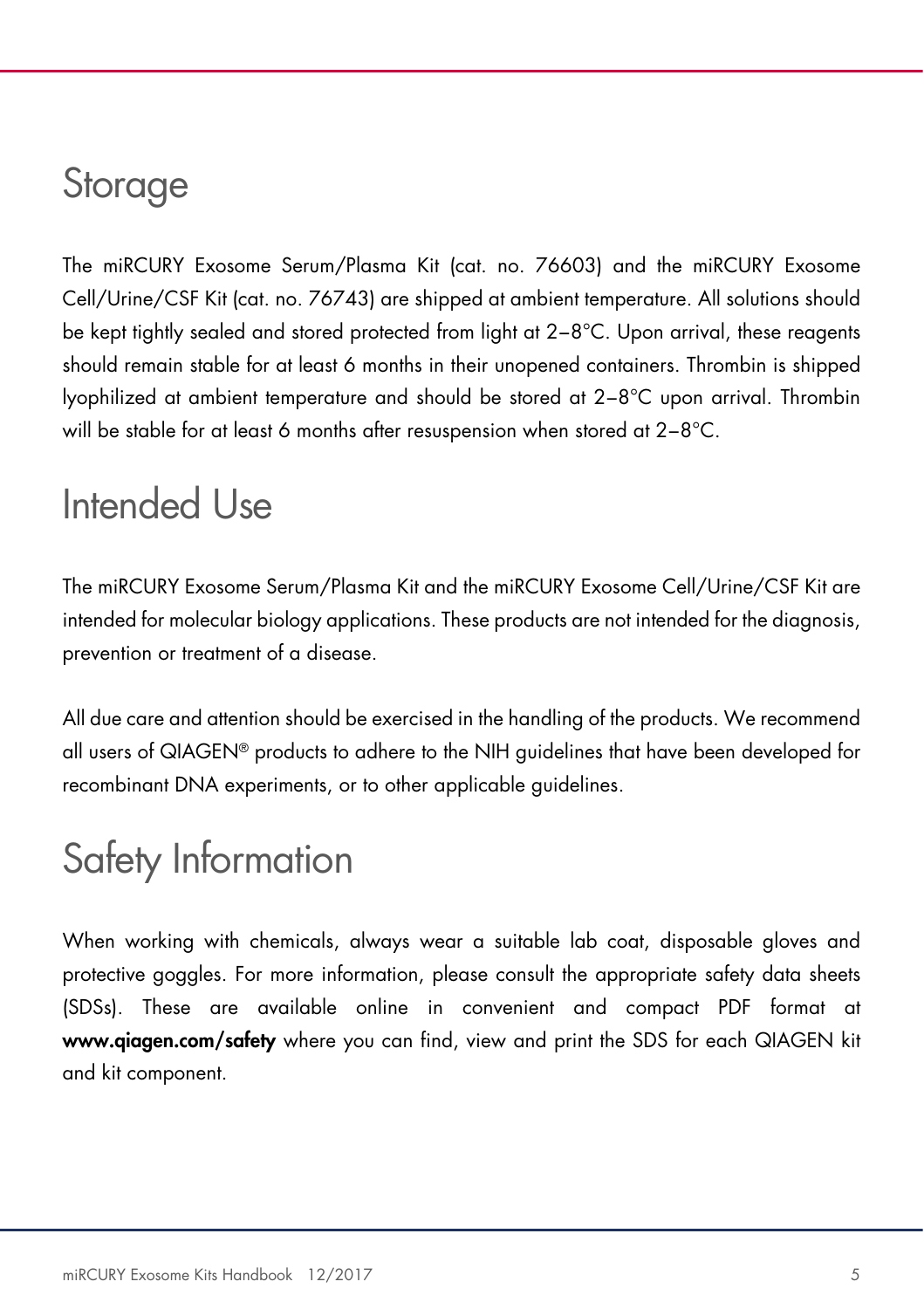Body fluids such as serum or plasma of all human and animal subjects are considered potentially infectious. Take all necessary precautions recommended by the appropriate authorities in the country of use when working with body fluids.

# Quality Control

In accordance with QIAGEN's ISO-certified Quality Management System, each lot of miRCURY Exosome Serum/Plasma Kit and miRCURY Exosome Cell/Urine/CSF Kit is tested against predetermined specifications to ensure consistent product quality.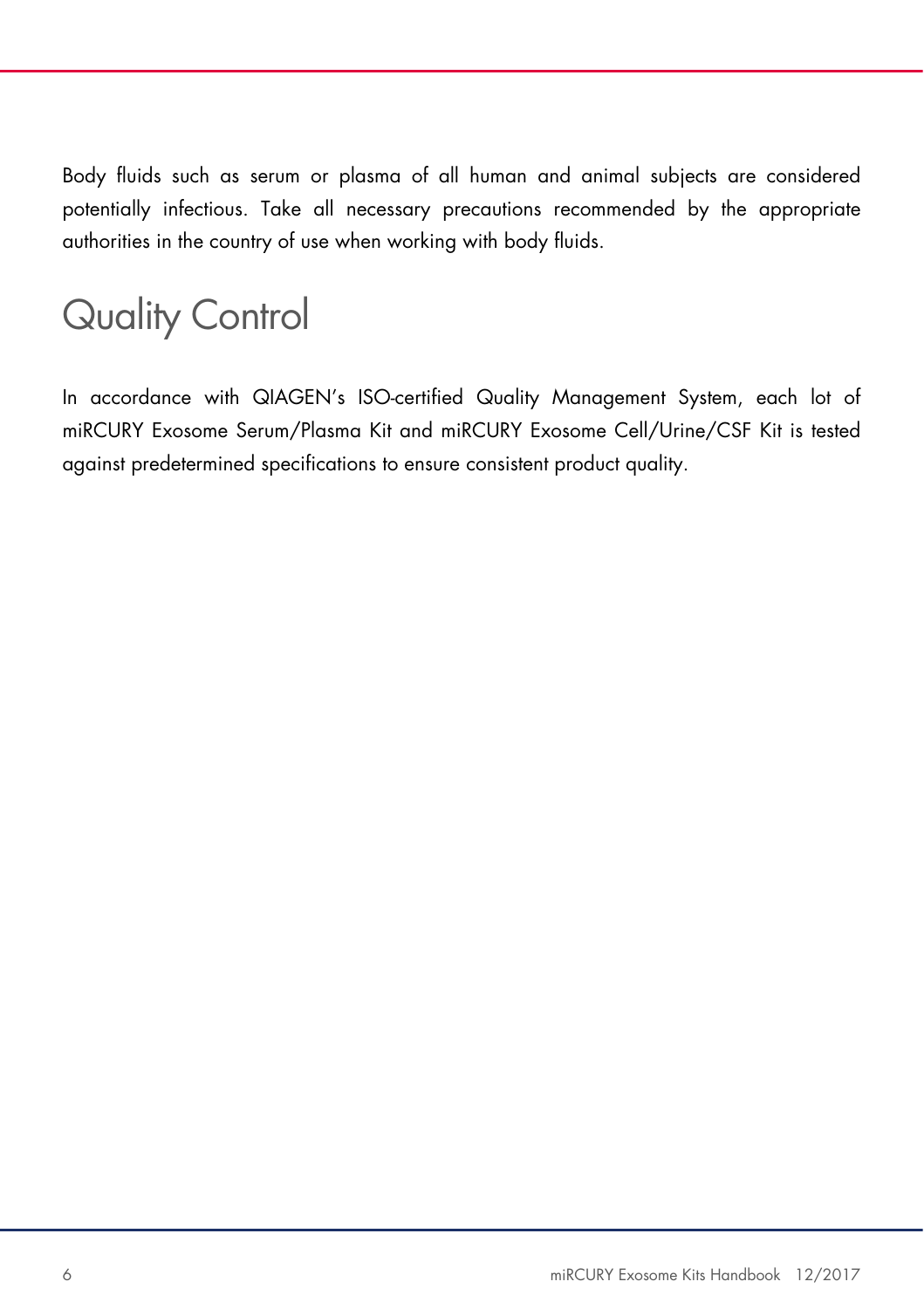### Introduction

The miRCURY Exosome Kits provide a rapid method for the isolation and purification of exosomes and other extracellular vesicles (EVs) from serum/plasma or biofluids such as cerebrospinal fluid (CSF), urine or cell culture media.

Exosomes are cell-derived membranous particles with a size of 20–120 nm, approximately the same size as viruses but considerably smaller than microvesicles. Exosomes are excreted from cells into the surrounding media and can be found in many, if not all, body fluids. Their proposed role as intercellular hormone-like messenger together with their stability as carrier of proteins and RNA makes them of great interest in the search for biomarkers for a variety of biological questions.

### Principle and workflow

This extracellular vesicle isolation procedure is based on the capture of water molecules, which otherwise form the hydrate envelope of particles in suspension. Mixing the starting sample with the Precipitation Buffer diminishes the hydration of the subcellular particles and allows precipitation of even particles smaller than 100 nm with a low-speed centrifugation step.

This handbook includes two main protocols for various starting samples and amounts – Protocol: Enrichment of Exosomes from Serum or Plasma on page 12 and Protocol: Enrichment of Exosomes from Cells, Urine or CSF on page 17. These procedures are designed to allow subsequent miRNA isolation from the extracellular vesicle subpopulations. In addition, increased sample amounts can be processed with little inhibition effect on downstream PCR analysis.

For plasma and serum samples, the fractionation begins with pelleting of residual cells, debris, platelets, apoptotic bodies, etc. A more complete removal of platelets or large microvesicles can be achieved by starting with a simple filtration of the sample through 0.2 μm filter spin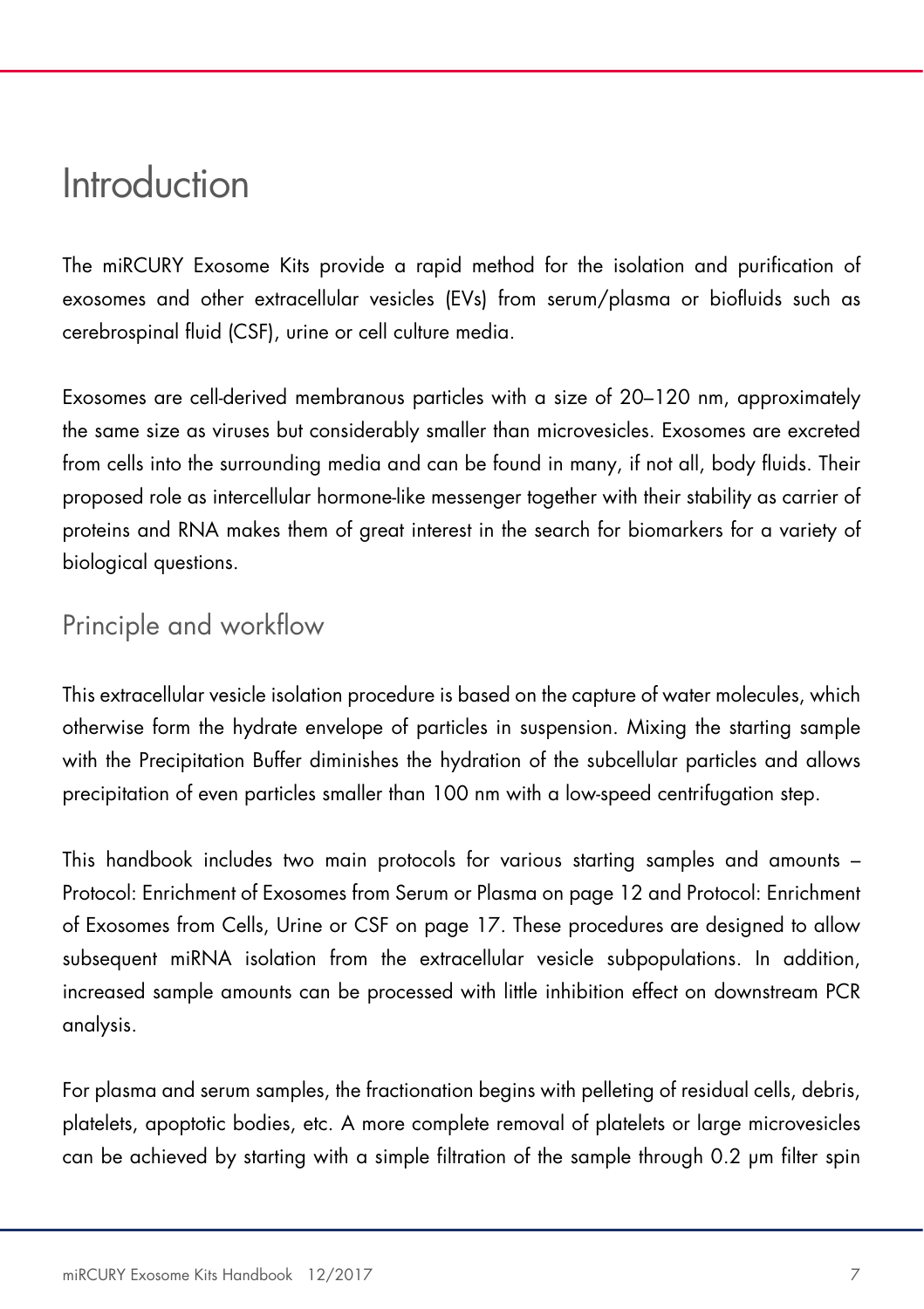columns (not provided). Such a step has been shown beneficial for certain biofluid biomarker signatures.\* See Appendix A for more detailed recommendations for serum and plasma collection, separation and storage.

The protocols consist of 5 simple steps (see also Figure 1):

- 1. Thawing samples on ice or at 4°C.
- 2. Pelleting of dead cells and debris (as well as platelets and fibrin for plasma and serum).
- 3. Mixing of the sample with the Precipitation Buffer and incubation at 4°C.
- 4. Pelleting of the exosomal fraction.
- 5. Resuspension for further processing or characterization.



#### Figure 1. Protocol overview of the miRCURY Exosome Kits.

\* Cheng, H.H. et al. (2013) Plasma processing conditions substantially influence circulating microRNA biomarker levels. PLoS One. 8(6):e64795.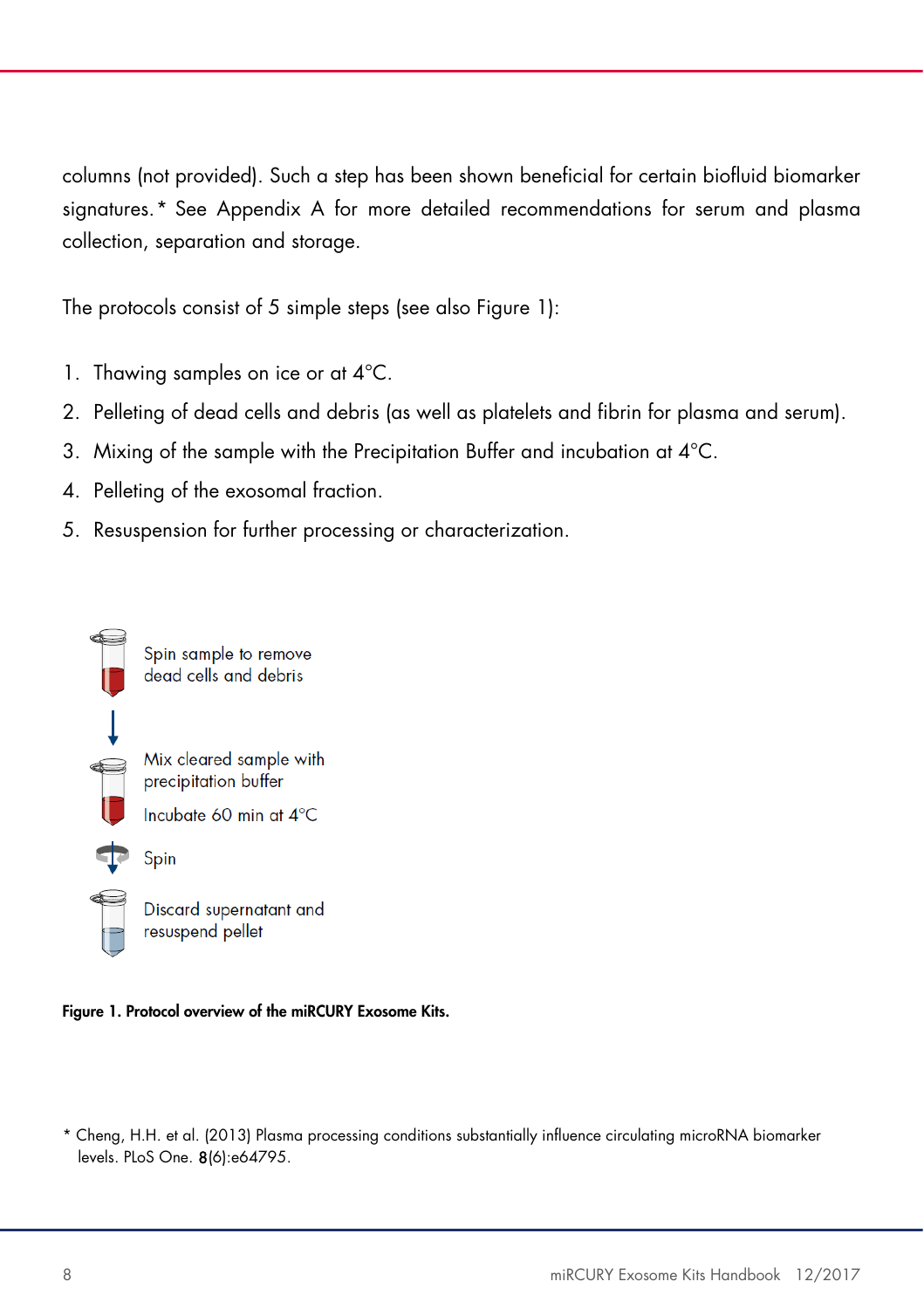#### Table 1. Specifications for miRCURY Exosome Kits.

| <b>Description</b>                                                                        | miRCURY Exosome Serum/Plasma Kit                                        | miRCURY Exosome Cell/Urine/CSF Kit                                      |
|-------------------------------------------------------------------------------------------|-------------------------------------------------------------------------|-------------------------------------------------------------------------|
| Particles precipitated                                                                    | Exosomes, microvesicles and to some<br>degree, larger protein complexes | Exosomes, microvesicles and to some<br>degree, larger protein complexes |
| Maximum volume of starting<br>material supported                                          | $1400 \text{ pl}$                                                       | 10 <sub>ml</sub>                                                        |
| Recommended volume of<br>starting material                                                | 500-1400 µl                                                             | $1 - 10$ m                                                              |
| Resuspension volume for<br>working with intact exosomes                                   | $\geq$ 300 µl Resuspension Buffer                                       | $\geq$ 100 µl Resuspension Buffer                                       |
| Starting volume for RNA<br>isolation using the miRNeasy<br>Serum/Plasma Kit               | Up to 200 µl resuspended EVs                                            | Up to 200 µl resuspended EVs                                            |
| Resuspension volume when<br>proceeding with RNA isolation<br>using the miRNeasy Micro Kit | 700 µl QIAzol®                                                          | 700 µl QIAzol                                                           |
| Time to complete 10 isolations                                                            | $<$ 120 min                                                             | $<$ 120 min                                                             |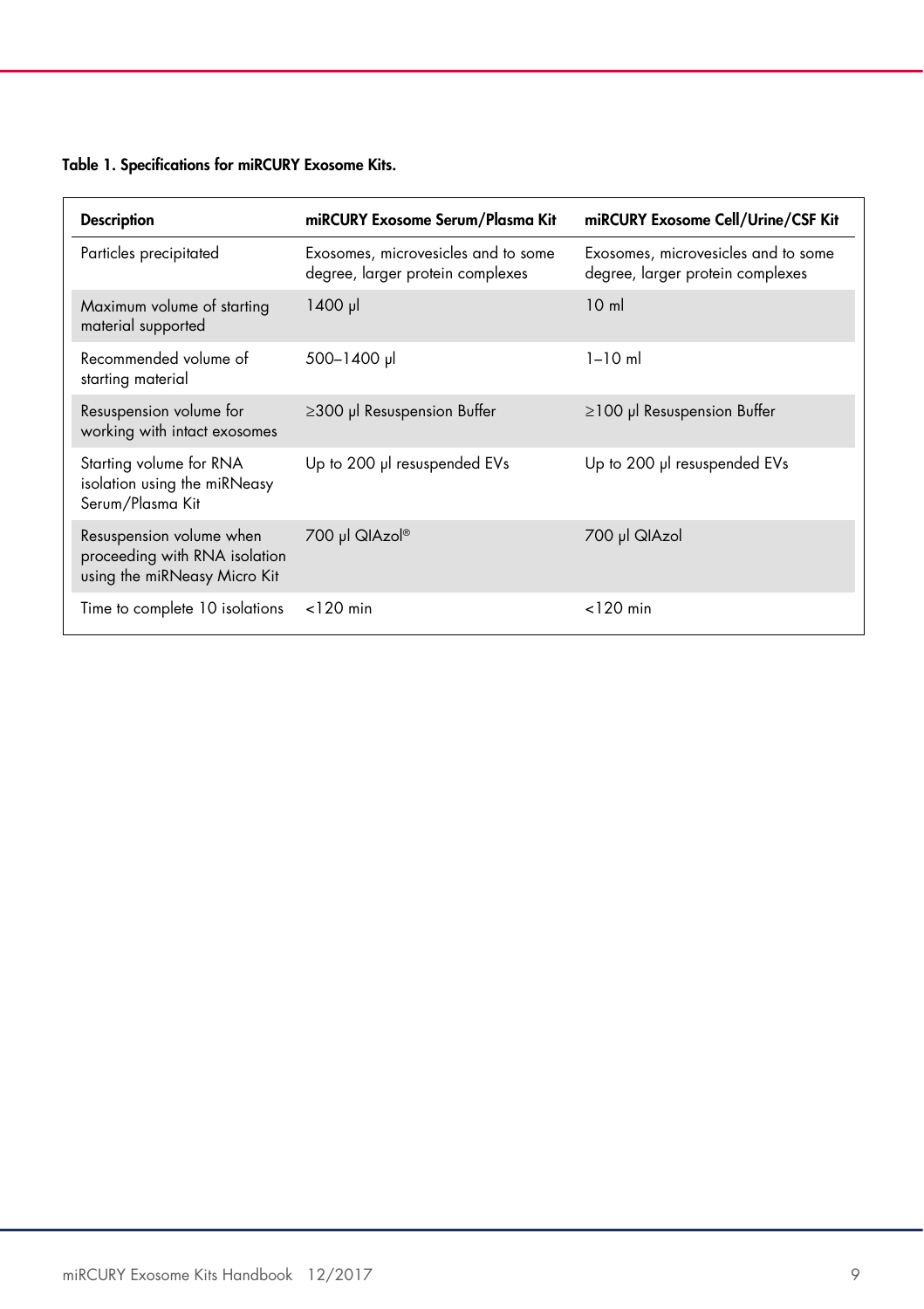# Equipment and Reagents to Be Supplied by User

When working with chemicals, always wear a suitable lab coat, disposable gloves and protective goggles. For more information, consult the appropriate safety data sheets (SDSs) available from the product supplier.

The following supplies are also required for both miRCURY Exosome Kits:

- Pipet and RNase-free pipet tips
- 1.5 ml or 2–2.2 ml microcentrifuge tubes, depending on the sample volume used
- Microcentrifuge with rotor for 2 ml tubes for centrifugation at 20°C
- **Disposable gloves**
- Vortexer or multi-tube vortex shaker
- **•** Refrigerator

If using the miRCURY Exosome Serum/Plasma Kit:

 miRNeasy® Micro Kit (cat. no. 217084) or miRNeasy Serum/Plasma Kit (cat. no. 217184) for downstream RNA isolation

If using the miRCURY Exosome Cell/Urine/CSF Kit:

- Centrifuge with rotor for 15 ml conical tubes for centrifugation at 20°C, if processing larger sample volumes
- miRNeasy Micro Kit (cat. no. 217084) or miRNeasy Serum/Plasma Kit (cat. no. 217184) for downstream RNA isolation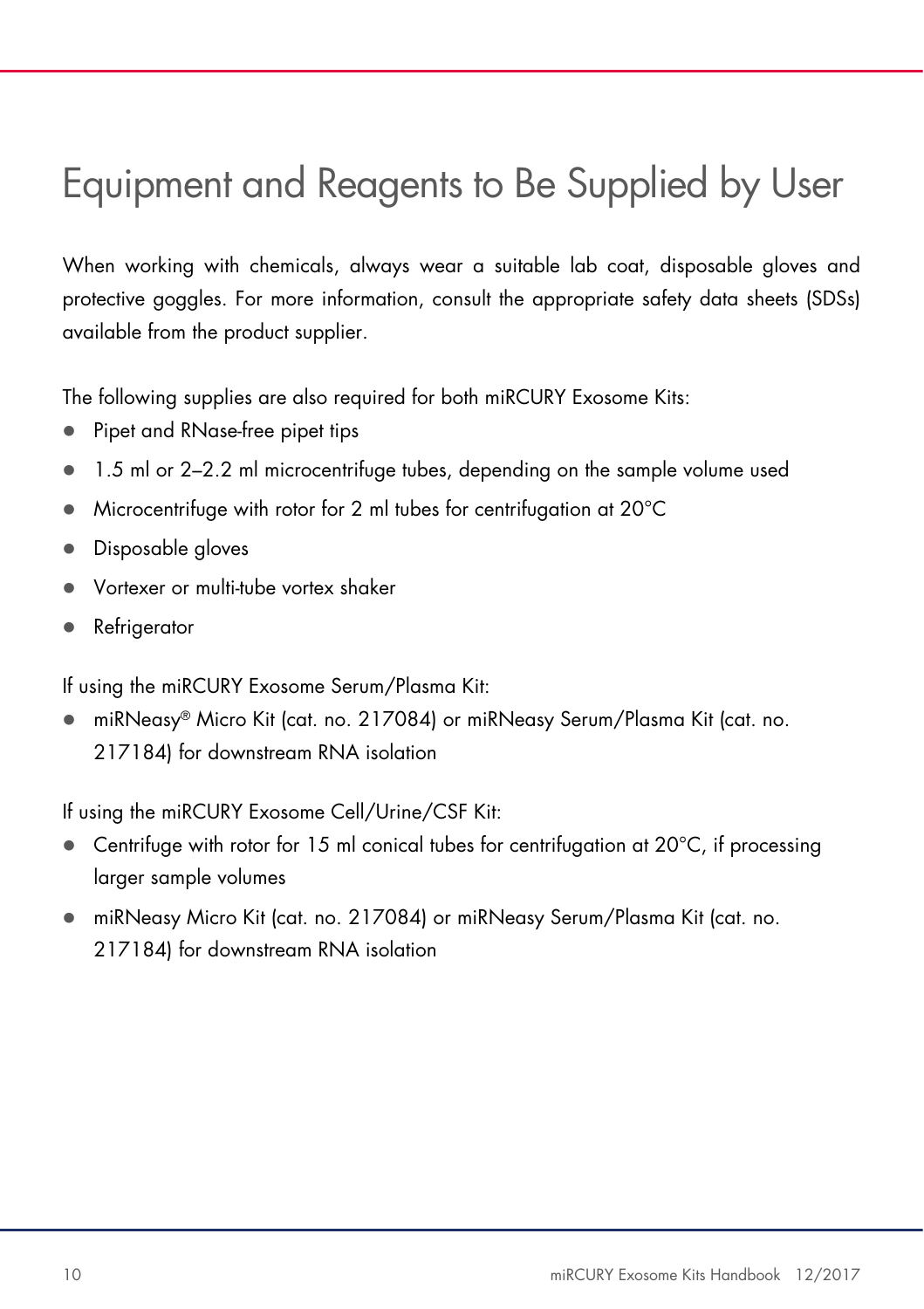### Important Notes

### Transportation and storage of biofluid samples

When storing and transporting biofluid samples intended for exosome isolation, it is recommended to keep samples at 2 to  $8^{\circ}$ C or  $-15$  to  $-30^{\circ}$ C. If samples are frozen, they should be centrifuged prior to freezing. Store or ship the cell-free supernatants to avoid contamination with cellular components that may be released from cells during freezing and thawing. Vortex thoroughly upon thawing.

#### Downstream RNA isolation

If you are using the miRCURY Exosome Kits and plan to purify RNA from the isolated EVs, we recommend using the miRNeasy Micro Kit (cat. no. 217084) or the miRNeasy Serum/Plasma Kit (cat. no. 217184) for optimal results.

If the isolated EVs are used for RNA isolation only, we recommend resuspending them directly in 700 μl QIAzol lysis buffer and following the miRNeasy Micro protocol for RNA isolation.

If some of the isolated EVs will be used for other applications, we recommend resuspending them in the resuspension buffer provided with the miRCURY kits and using up to 200 μl of the resuspended EVs for subsequent RNA isolation using the miRNeasy Serum/Plasma Kit.

Any RNA spike-ins should be added during the RNA isolation procedure to prevent degradation of the spike-ins.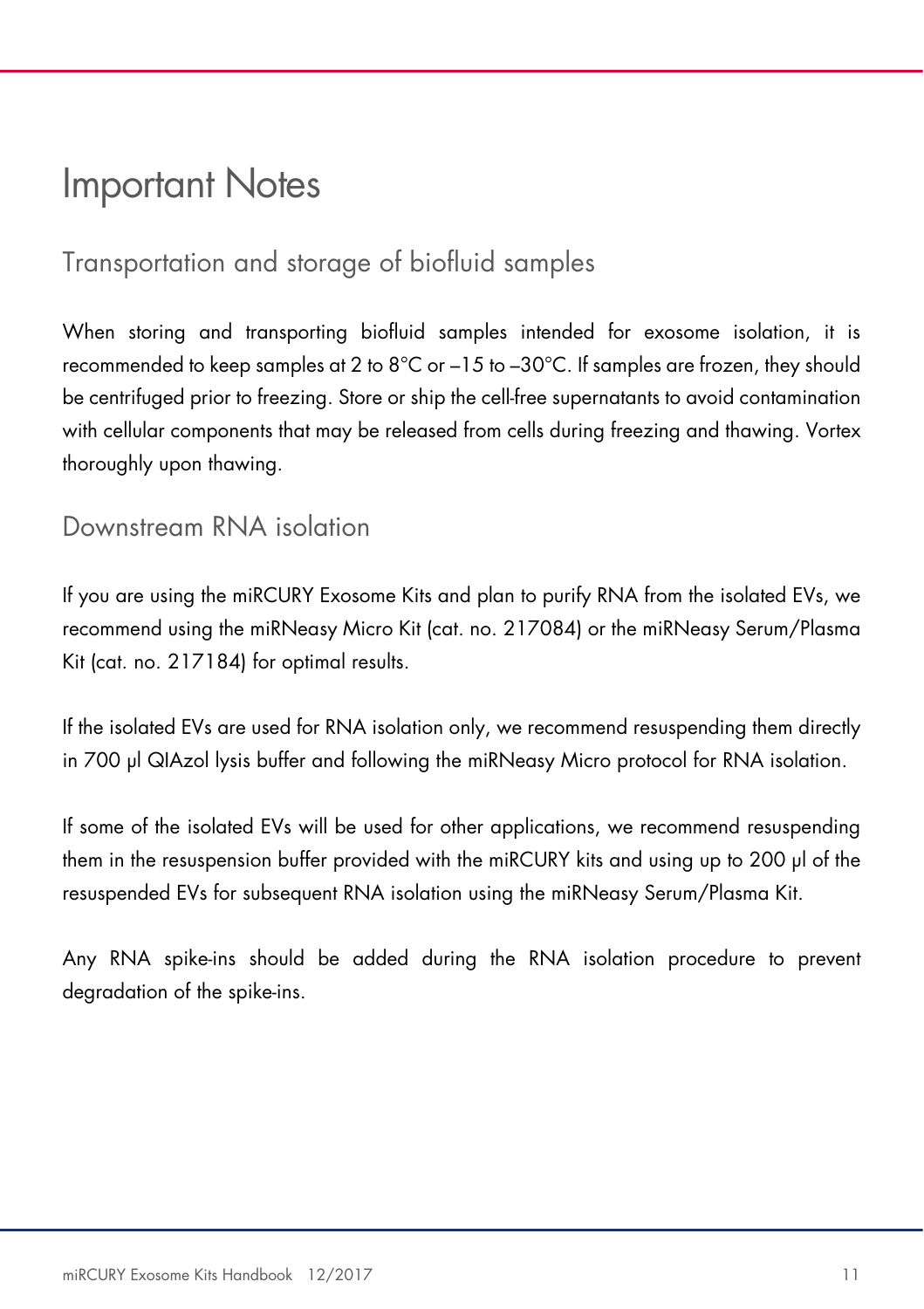## Protocol: Enrichment of Exosomes from Serum or Plasma

This protocol describes the purification of EVs from serum or plasma samples using the miRCURY Exosome Serum/Plasma Kit (cat. no. 76603). The procedures are scalable for any serum or plasma starting volume from 0.2–1.4 ml, depending on the need for downstream analysis. We generally recommend a starting volume of 0.5–1.0 ml.

### Important points before starting

- Make sure that the sample collection, treatment and storage up to this point have been uniform among the individual samples.
- Any purification is highly dependent on the amount of starting material. The standard protocol is flexible for isolating exosomes from 0.2–1.4 ml starting material, simply by adjusting the amount of Precipitation Buffer and Resuspension Buffer without any additional steps. Add 0.4 volumes Precipitation Buffer A for every 1 volume serum/plasma.
- The exosome composition from serum and plasma may give different results in downstream analyses, depending on the treatment of the sample prior to RNA isolation. Ensure that sample acquisition conditions and pretreatment are controlled and defined. To obtain a cell-free specimen with low platelet content, centrifuge at 3000  $\times$  g for 5–10 min to pellet cells, debris and platelets. Transfer the supernatant, as the fraction of interest, into a new tube prior to storage or use. We recommend centrifuging previously spun, frozen samples once more after thawing to remove cryoprecipitates. Refer to Appendix A.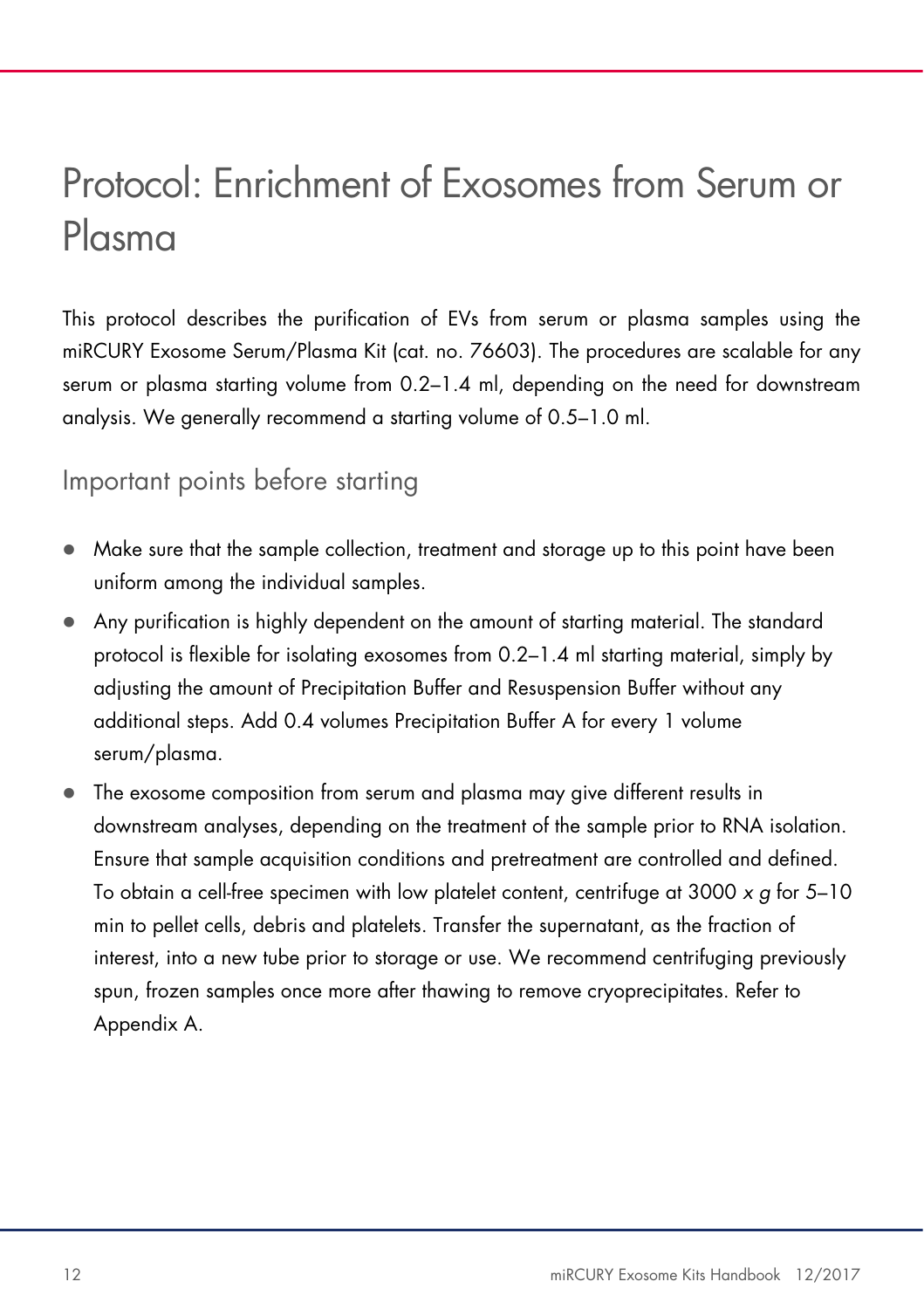If downstream RNA expression profiling is planned, we do not recommend using hemolyzed samples. Even traces of red blood cells in serum or plasma will affect the RNA profile. Instead, we recommend using serum or citrate/EDTA plasma and discourage using heparin plasma. RNA isolated from heparin plasma can reduce PCR performance.

### Things to do before starting

- If you are processing plasma samples, ensure that the Thrombin has been resuspended in the Thrombin Buffer. To prepare a 500 U/ml working solution, add 400 μl Thrombin Buffer to the vial of lyophilized Thrombin. Incubate at room temperature (15–25°C) for 1 min. Gently swirl the tube to redissolve completely, but avoid vigorous mixing, as mechanical shearing could affect the enzyme quality. Aliquot and store at –15 to –30°C for later use. Avoid repeated freeze–thaw cycles. The working solution is stable for at least 6 months.
- Ensure that the microcentrifuge to be used is at 20°C.

#### Procedure for serum samples

Follow the instructions according to your starting volume:

- For 0.5 ml serum, follow the instructions marked with a triangle  $(\triangle)$ .
- For 1.4 ml serum, follow the instructions marked with a circle (⚫).
- For other starting volumes, adapt the volumes of Precipitation Buffer A and Resuspension Buffer accordingly.
- 1. Prepare serum or thaw frozen serum samples on ice or at 4°C.
- 2. Transfer ▲0.5 ml or ⚫1.4 ml supernatant into a new ▲1.5 ml or ⚫ 2 ml microcentrifuge tube.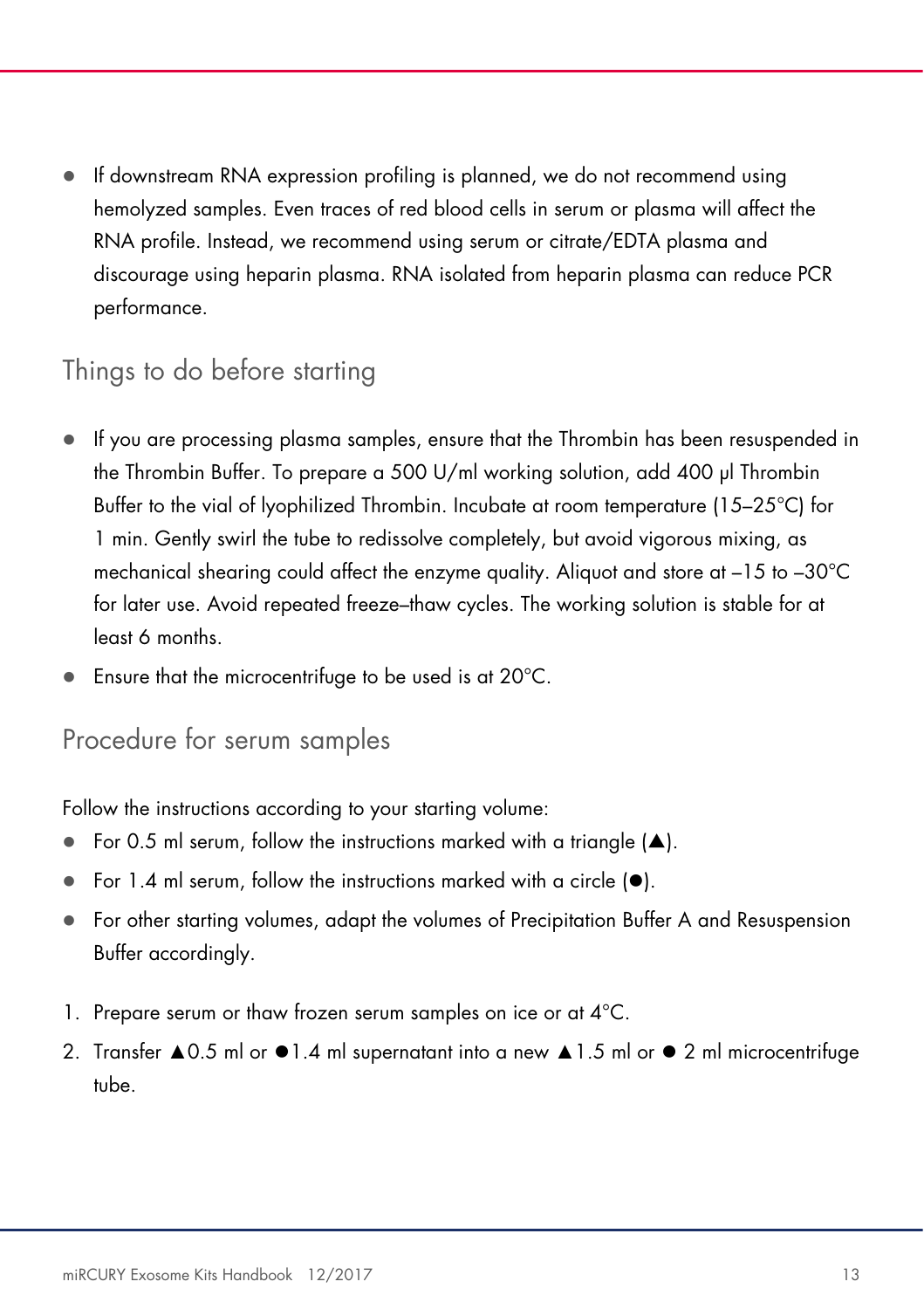3. Gently mix Precipitation Buffer A. Add ▲200 μl or ⚫560 μl Precipitation Buffer A to the supernatant. Close the tube and vortex for 5 s.

Note: This protocol describes the amount of Precipitation Buffer A for either 0.5 ml or 1.4 ml serum. Please adapt the volume of Precipitation Buffer A according to your starting volume.

4. Incubate for 60 min at 2–8°C.

Note: This precipitation step can be extended to overnight, if needed.

- 5. Centrifuge at  $1500 \times q$  for 30 min at 20°C.
- 6. Remove the supernatant completely and discard or save for separate analysis, if needed.
- 7. Briefly centrifuge the pellet again, and remove any residual supernatant. For RNA isolation directly from the EV pellets, skip step 8 below and follow the miRNeasy Micro Kit protocol for Purification of Total RNA, Including miRNA, from Animal Cells, starting with step 2 (p.20 of the miRNeasy Micro Kit Handbook).
- 8. Add ▲270 μl or ⚫240 μl Resuspension Buffer to the tube containing the pellet, and resuspend by vortexing. This will result in a final volume of ~300 μl.

Note: This protocol describes the amount of Resuspension Buffer for either 0.5 ml or 1.4 ml serum. Please adapt the volume of Resuspension Buffer according to your starting volume.

Note: If you are processing multiple samples, we recommend using a vortex shaker for 2 ml microcentrifuge tubes for 5–15 min at room temperature (15–25°C).

Note: The purified exosome sample may be stored at 2–8°C for up to 2 days or can be stored at –15 to –30°C prior to RNA isolation. To minimize the risk of RNase contamination, we recommend proceeding directly with further downstream sample processing.

Note: For RNA purification from the resuspended pellet, we recommend using the miRNeasy Serum/Plasma Kit for optimal results. Refer to the miRNeasy Serum/Plasma Kit Handbook for details.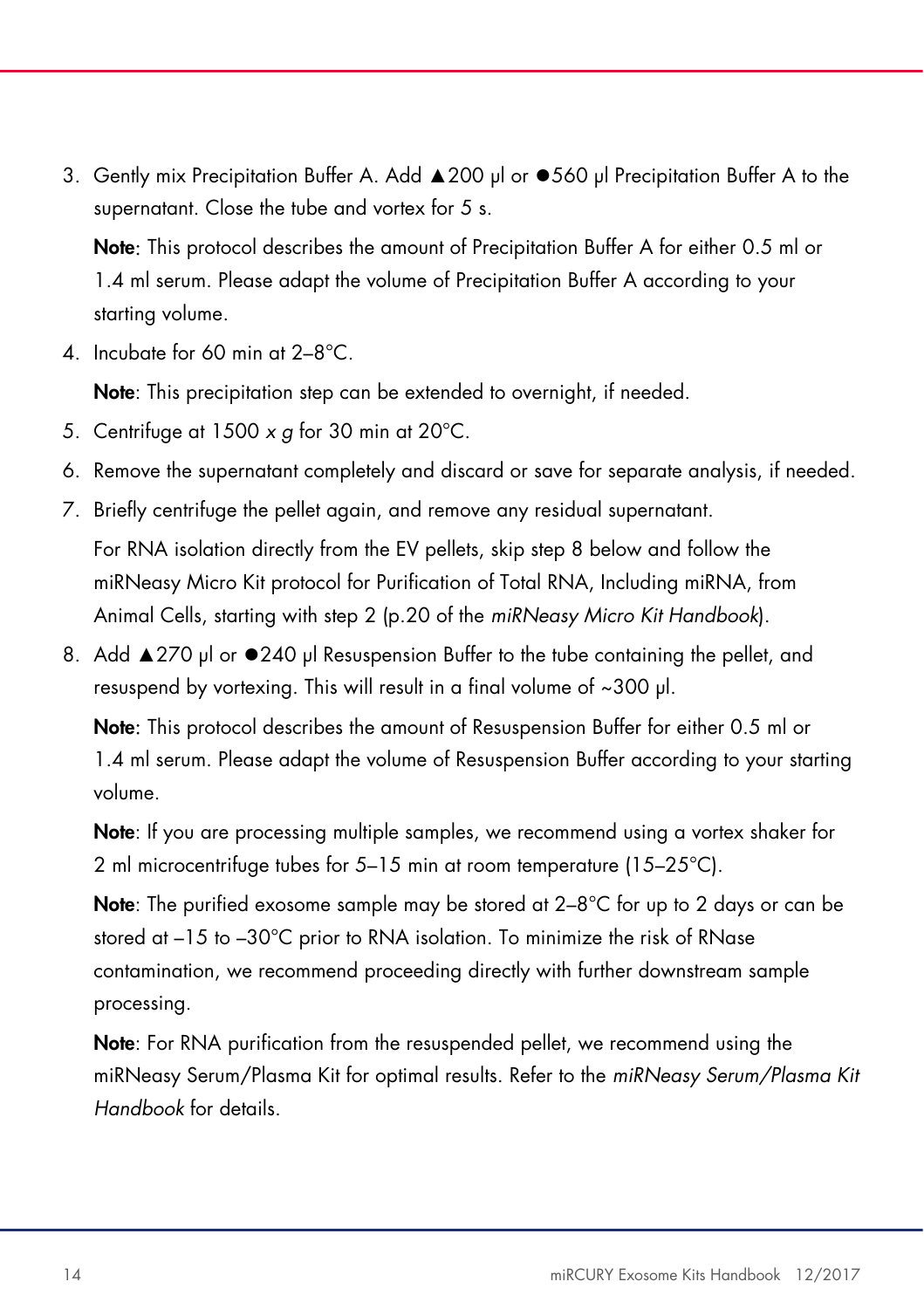#### Procedure for plasma samples

Follow the instructions according to your starting volume:

- For 0.6 ml plasma, follow the instructions marked with a triangle (▲).
- For 1.7 ml plasma, follow the instructions marked with a circle (⚫).
- For other starting volumes, adapt the volumes of Thrombin, Precipitation Buffer A and Resuspension Buffer accordingly.
- 1. Prepare or thaw frozen samples on ice or at 4°C.
- 2. Transfer ▲0.6 ml or ⚫1.7 ml plasma to a 2.0 ml microcentrifuge tube.
- 3. Add ▲6 μl or ⚫17 μl Thrombin (stock concentration of 500 U/ml) to the sample. Mix and incubate for 5 min at room temperature (15–25°C).

Note: This protocol describes the amount of Thrombin for either 0.5 ml or 1.4 ml plasma. Please adapt the volume of Thrombin according to your starting volume.

- 4. Centrifuge at  $10,000 \times g$  for 5 min.
- 5. Transfer ▲0.5 ml or ⚫1.4 ml supernatant into a new 2 ml microcentrifuge tube.
- 6. Gently mix Precipitation Buffer A. Add ▲200 μl or ⚫560 μl Precipitation Buffer A to the supernatant. Close the tube cap and vortex for 5 s.

Note: Do not vortex Precipitation Buffer A, as this will cause foaming and pipetting difficulty.

Note: This protocol describes the amount of Precipitation Buffer A for either 0.5 ml or 1.4 ml plasma. Please adapt the volume of Precipitation Buffer A according to your starting volume

7. Incubate for 60 min at 4°C.

Note: This precipitation step can be extended to overnight, if needed.

- 8. Centrifuge at 500  $\times$  g for 5 min at 20 $^{\circ}$ C.
- 9. Remove the supernatant completely and discard or save for separate analysis, if needed.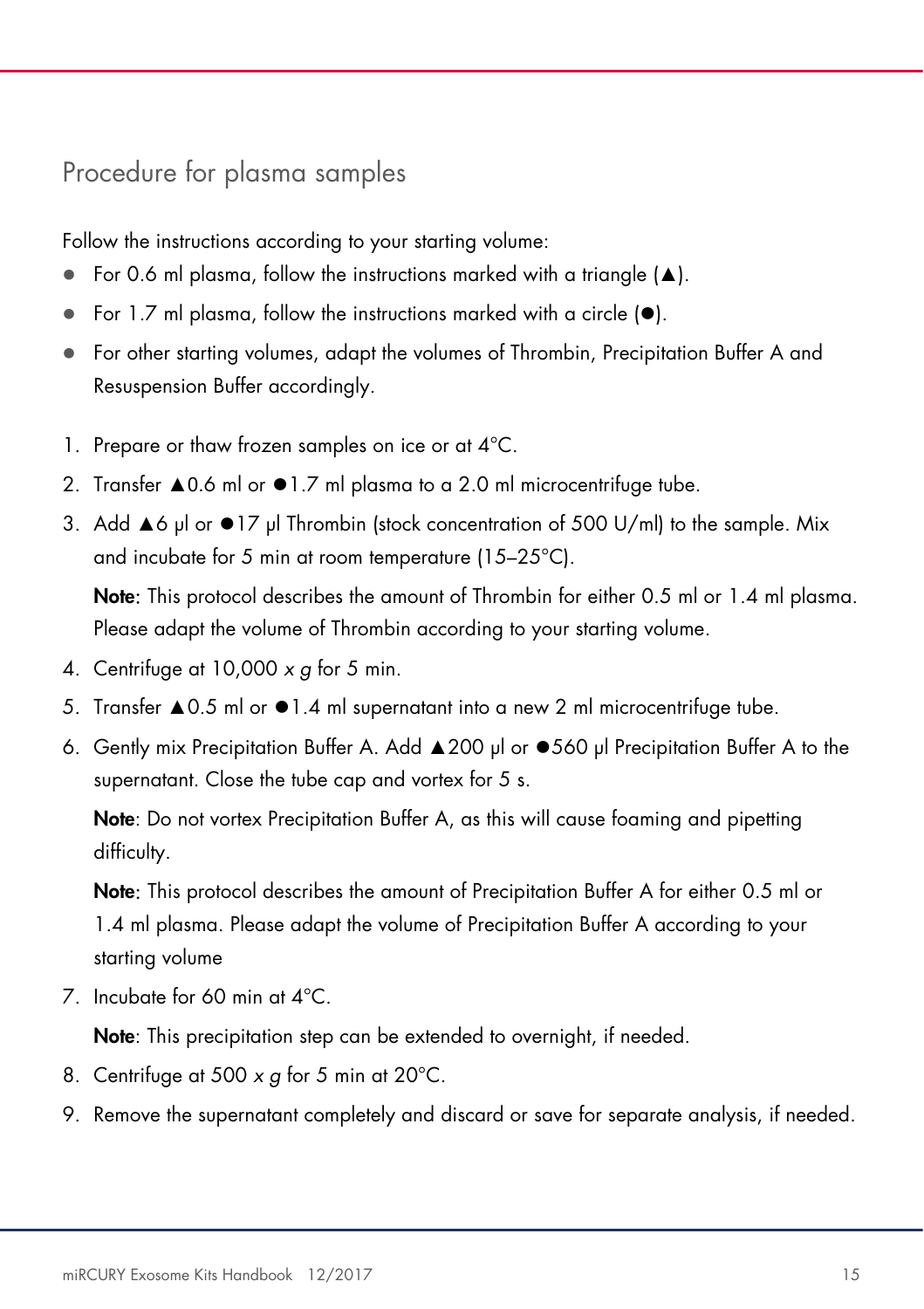10.Briefly centrifuge the pellet again, and remove any residual supernatant.

For RNA isolation directly from the EV pellets, skip step 11 below and follow the miRNeasy Micro Kit protocol for Purification of Total RNA, Including miRNA, from Animal Cells, starting with step 2 (p.20 of the miRNeasy Micro Kit Handbook).

11.Add ▲270 μl or ⚫240 μl Resuspension Buffer to the tube containing the pellet, and resuspend by vortexing. This will result in a final volume of ~300 μl.

Note: This protocol describes the amount of Resuspension Buffer for either 0.5 ml or 1.4 ml plasma. Please adapt the volume of Resuspension Buffer according to your starting volume

Note: If you are processing multiple samples, we recommend using a vortex shaker for 2 ml microcentrifuge tubes for 5–15 min at room temperature (15–25°C).

Note: The purified exosome sample may be stored at 2–8°C for up to 2 days or can be stored at –15 to –30°C prior to RNA isolation. To minimize the risk of RNase contamination, we recommend proceeding directly with further downstream sample processing.

Note: For RNA purification from the resuspended pellet, we recommend using the miRNeasy Serum/Plasma Kit for optimal results. Refer to the miRNeasy Serum/Plasma Kit Handbook for details.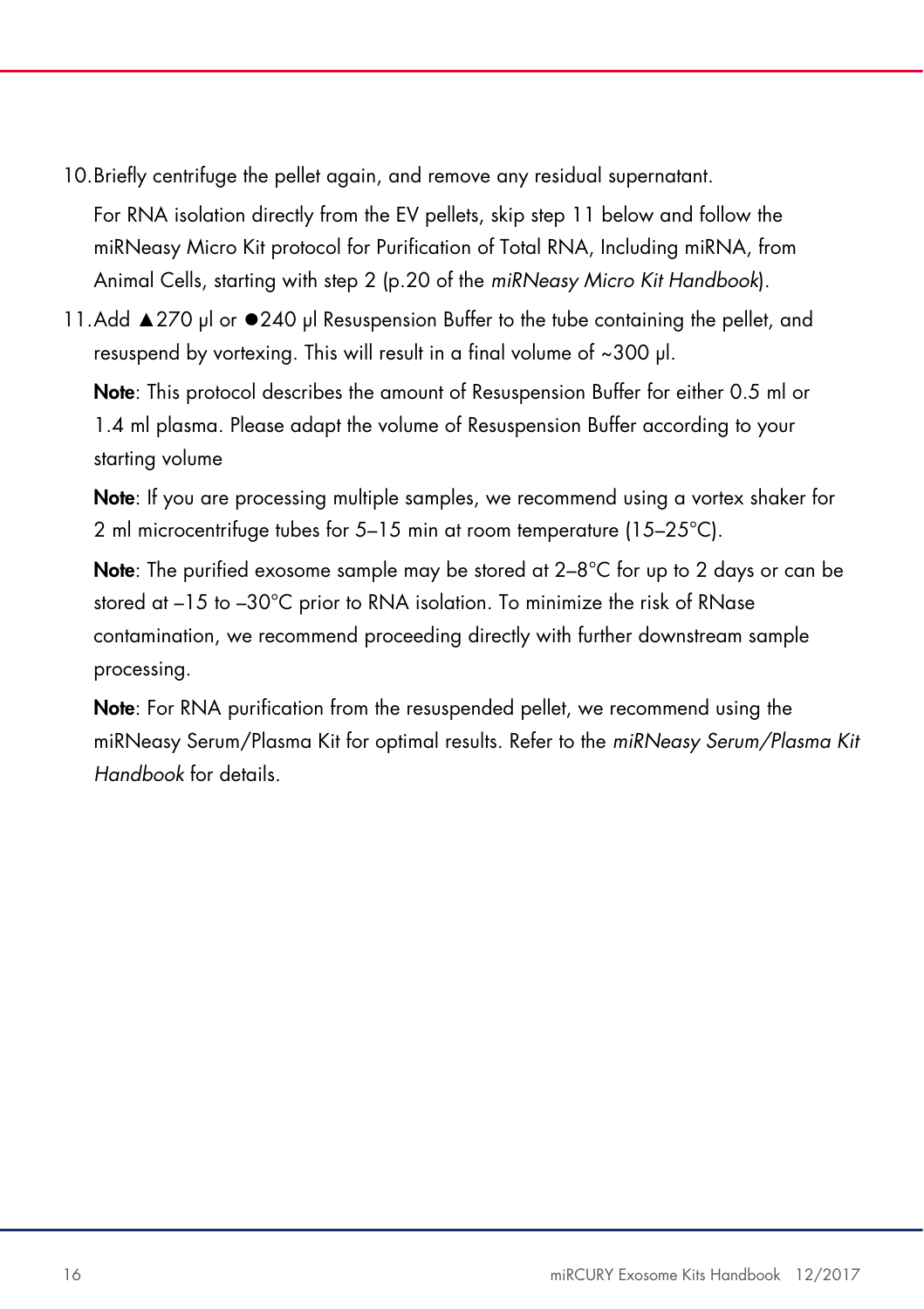## Protocol: Enrichment of Exosomes from Cells, Urine or CSF

This protocol describes the purification of EVs from cell culture supernatants (conditioned medium), urine or CSF using the miRCURY Exosome Cell/Urine/CSF Kit (cat. no. 76743). The procedure is scalable for any starting volume from 1–10 ml. We recommend the following starting volumes:

- Urine samples: 2–10 ml
- CSF samples: 1 ml
- Cell-conditioned media: 1–10 ml

### Important points before starting

- Make sure that the sample collection, treatment and storage up to this point have been uniform among the individual samples.
- Any purification is highly dependent on the amount of starting material. The standard protocol is flexible for isolating exosomes from 1–10 ml starting material, simply by adjusting the amount of Precipitation Buffer without any additional steps. Add 0.4 volumes Precipitation Buffer for every 1 volume sample.
- The exosome composition from biofluids may give different results in downstream analysis depending on the treatment of the sample prior to RNA isolation. Ensure that sample acquisition conditions and pretreatment are controlled and defined. For example, centrifuge samples at 3000  $\times$  g for 5–10 min to pellet cell debris. Transfer the supernatant as the fraction of interest into a new tube prior to use or storage.
- Extraction of urine exosomes may also precipitate a considerable amount of microvesicles. If this is of concern, we recommend reducing the microvesicle fraction through a simple filtration step using a 0.2–0.22 μm syringe or spin-top filter (not provided) before starting with the actual isolation protocol.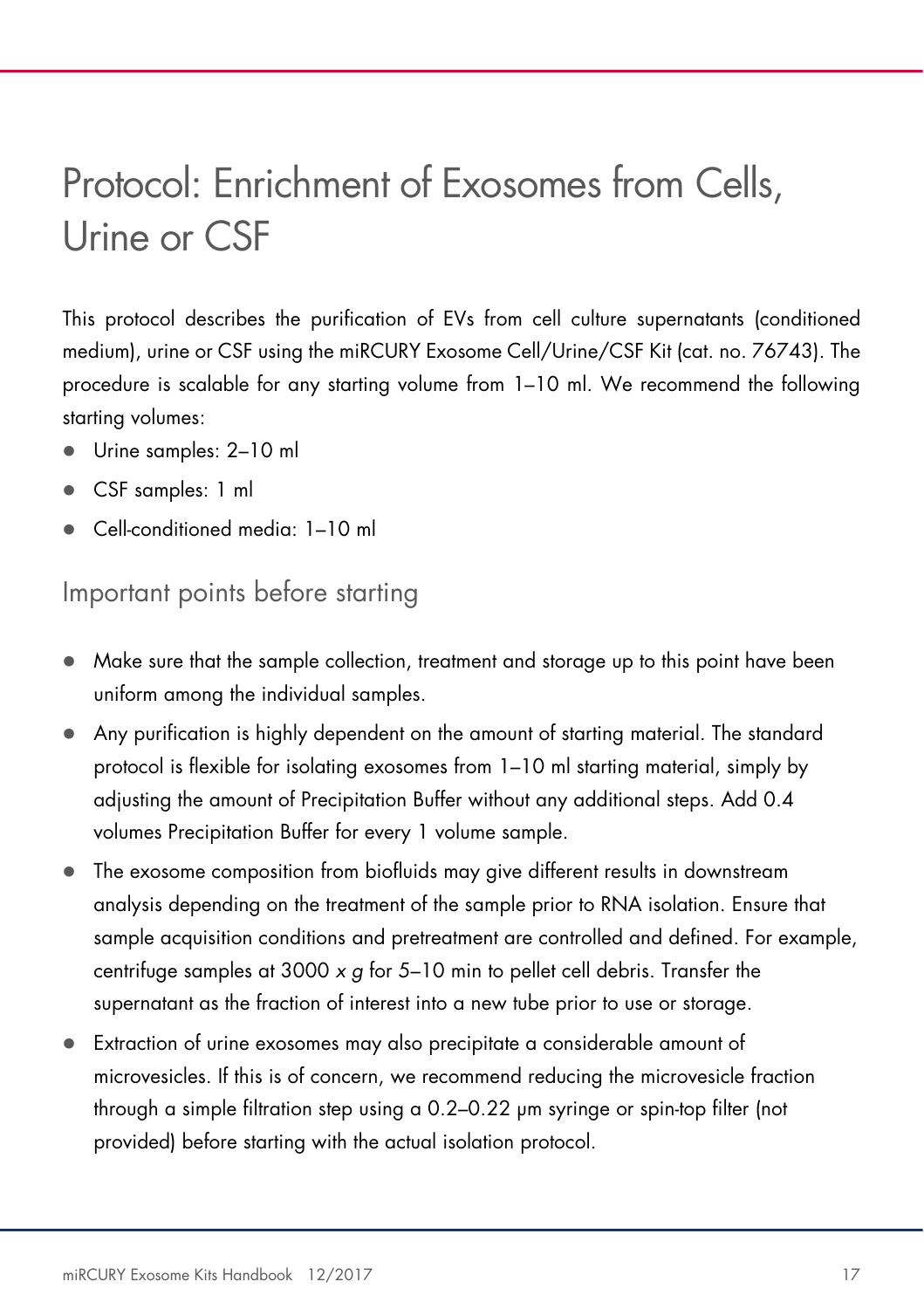### Things to do before starting

Ensure that the centrifuge to be used is at 20°C.

Procedure for cells, urine or CSF

Follow the instructions according to your starting volume:

- For 1 ml, follow the instructions marked with a triangle  $(\triangle)$ .
- For 10 ml, follow the instructions marked with a circle (⚫).
- For other starting volumes, adapt the volumes of Precipitation Buffer B and Resuspension Buffer accordingly.
- 1. Prepare or thaw frozen samples and put on ice or at 4°C.

Note: Centrifuge samples to remove cells and debris, as described in "Important points before starting".

- 2. Transfer ▲1.0 ml sample to a new 2 ml microcentrifuge tube or ⚫10 ml sample to a new 15 ml conical tube.
- 3. Gently mix Precipitation Buffer B. Add ▲400 μl or ⚫4 ml Precipitation Buffer B to the supernatant. Close the tube and vortex for 5 s to mix thoroughly.

Note: Do not vortex Precipitation Buffer B, as this will cause foaming and pipetting difficulty.

4. Incubate for 60 min at 4°C.

Note: This precipitation step can be extended to overnight, if needed.

- 5. Centrifuge at  $\triangle 10,000 \times g$  or  $\bullet 3200 \times g$  for 30 min at 20°C.
- 6. Remove the supernatant and discard or save for separate analysis, if needed.

Note: Some exosome pellets are not visible (e.g., exosome pellets from 3 ml urine samples). The location of the pellet in the tube depends on the type of rotor used. A fixedangle rotor will smear the pellet along the side of the tube, while a swinging-bucket rotor will pellet the exomes at the bottom of the tube.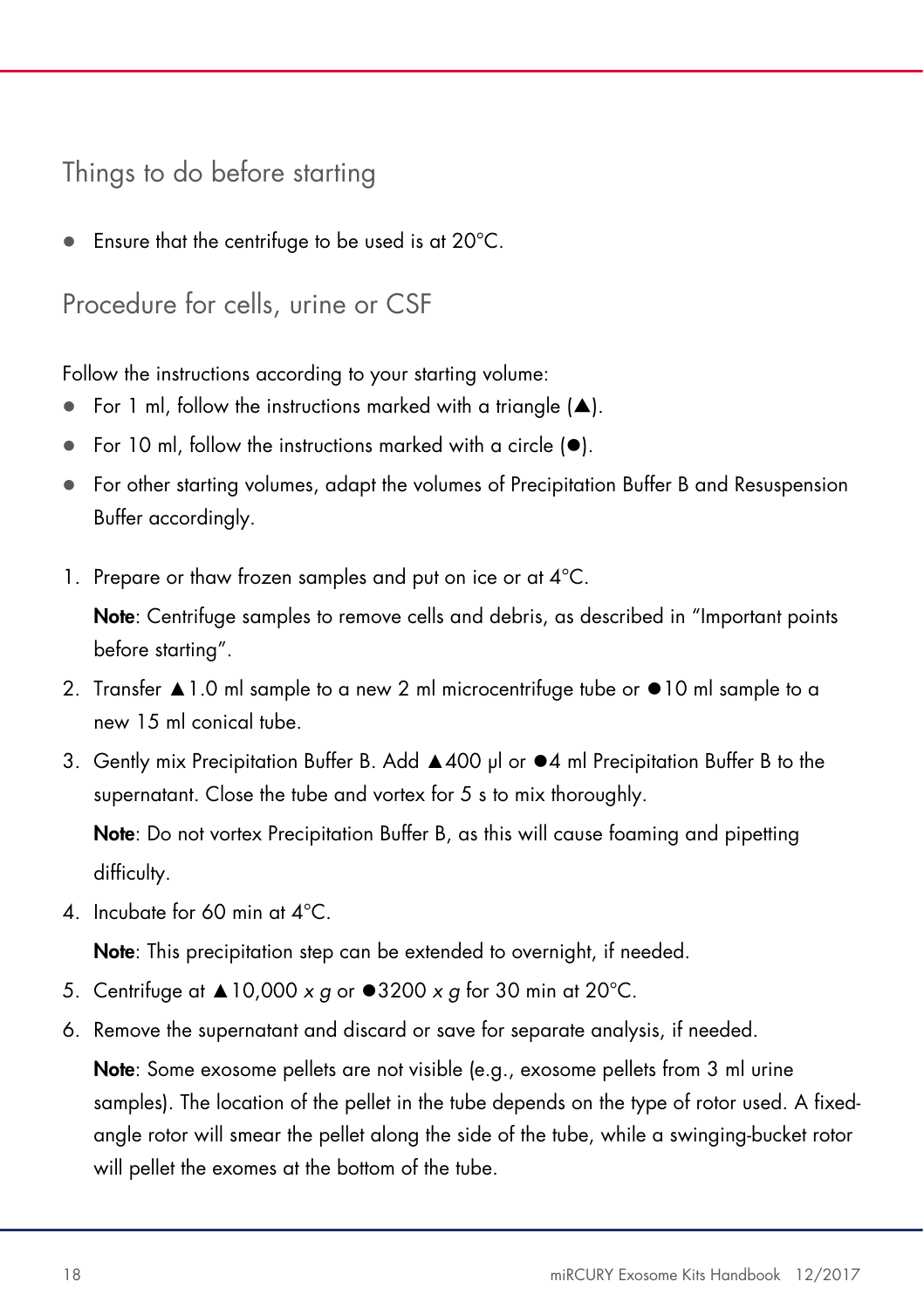7. Centrifuge the pellet again for 5 s, and remove any residual supernatant.

For RNA isolation directly from the EV pellets, skip step 8 below and follow the miRNeasy Micro Kit protocol for Purification of Total RNA, Including miRNA, from Animal Cells, starting with step 2 (p.20 of the miRNeasy Micro Kit Handbook).

8. To resuspend the pellet for storage or exosome analysis, add 100 μl Resuspension Buffer to the tube containing the pellet, and resuspend by vortexing for 15 s.

Note: The purified exosome sample may be stored at 2–8°C for a few days or can be stored at –15 to –30°C prior to RNA isolation. To minimize the risk of RNase contamination, we recommend proceeding directly with further downstream sample processing.

Note: For RNA purification from the resuspended pellet, we recommend using the miRNeasy Serum/Plasma Kit for optimal results. Refer to the miRNeasy Serum/Plasma Kit Handbook for details.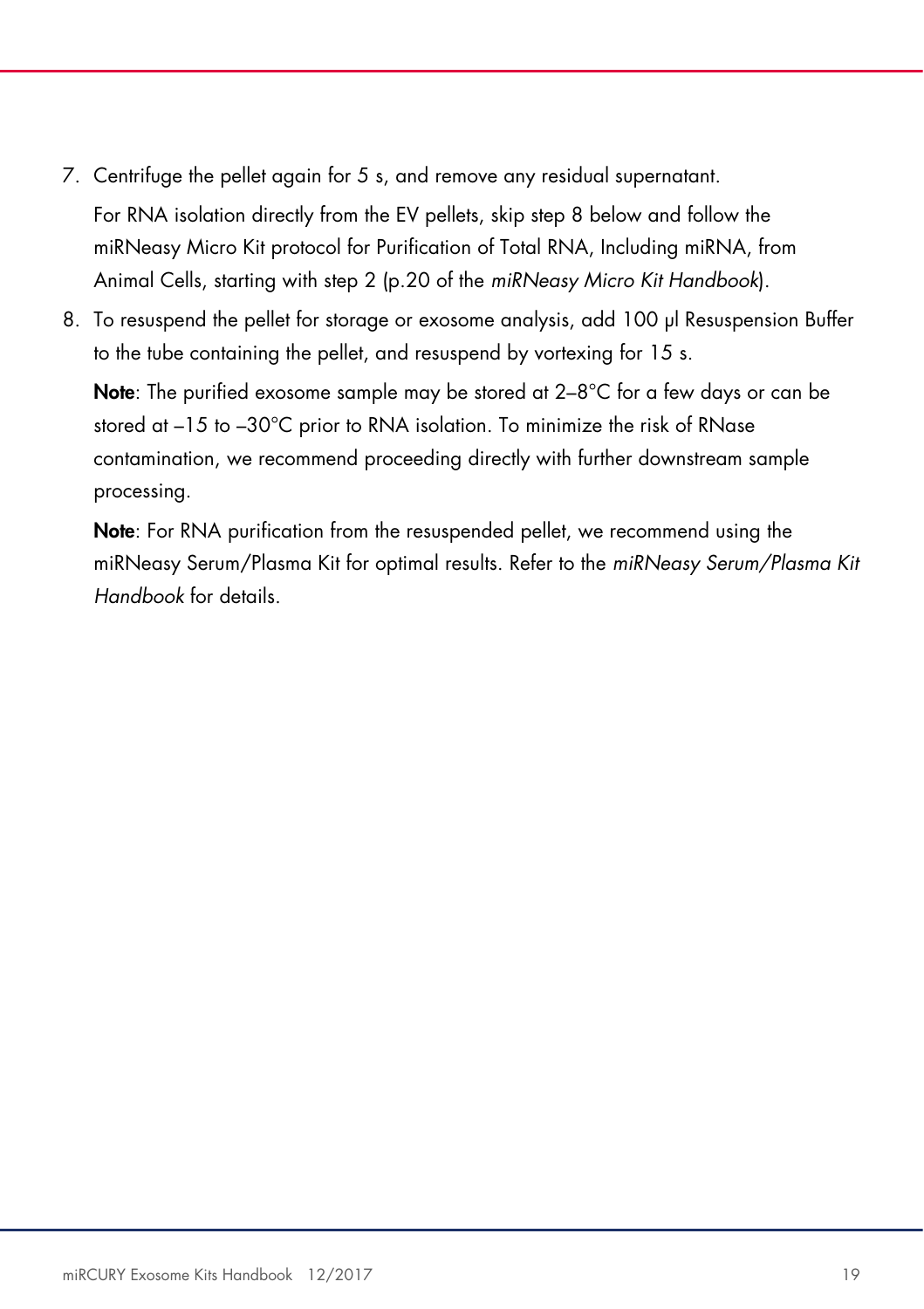### Troubleshooting Guide

This troubleshooting guide may be helpful in solving any problems that may arise. For more information, see also the Frequently Asked Questions page at our Technical Support Center: www.qiagen.com/FAQ/FAQList.aspx. The scientists in QIAGEN Technical Services are always happy to answer any questions you may have about either the information and protocols in this handbook or sample and assay technologies (for contact information, see back cover or visit www.qiagen.com).

|                                                  | <b>Comments and suggestions</b>                                                                                                                                                                                                                                                                                                                                                                                      |  |  |
|--------------------------------------------------|----------------------------------------------------------------------------------------------------------------------------------------------------------------------------------------------------------------------------------------------------------------------------------------------------------------------------------------------------------------------------------------------------------------------|--|--|
| <b>Both kits</b>                                 |                                                                                                                                                                                                                                                                                                                                                                                                                      |  |  |
| Precipitates in buffers                          | In case you observe precipitate in one of the buffers, briefly heat the buffer to<br>45°C and mix until the precipitates disappear.                                                                                                                                                                                                                                                                                  |  |  |
| miRCURY Exosome Isolation Kit – Serum and Plasma |                                                                                                                                                                                                                                                                                                                                                                                                                      |  |  |
| No pellet visible                                | Serum and plasma should result in relatively large pellets. In case there is no<br>visible pellet, check that the Precipitation Buffer A was added and that the<br>incubation at 4°C was carried out for at least 60 min.                                                                                                                                                                                            |  |  |
| Pellet not completely<br>resuspended             | If the plasma sample was centrifuged at more than 500 $\times$ g, the pellet will be<br>difficult to resuspend. We have observed good RNA isolation from partially<br>resuspended pellets after addition of QIAzol lysis buffer from the miRNeasy<br>Serum/Plasma Kit. Work swiftly when resuspending the pellet and<br>proceeding with RNA purification. Do not allow the pellet to stand longer<br>than necessary. |  |  |
| Platelet/microvesicle removal                    | Pretreatment of serum and plasma samples should be uniform. Platelets should<br>be separated from plasma with initial density centrifugation after sample<br>acquisition, to obtain platelet-poor plasma. In addition, potentially present<br>microvesicles (and platelets) can be removed by a filtration step through a<br>0.2-0.22 µm filter (not provided) before the actual precipitation step.                 |  |  |
| Low RNA yield from exosomes                      | RNA content of EVs is very low. Typically no more than 5 ng of RNA are<br>obtained from 1 ml of serum or plasma from healthy donors.                                                                                                                                                                                                                                                                                 |  |  |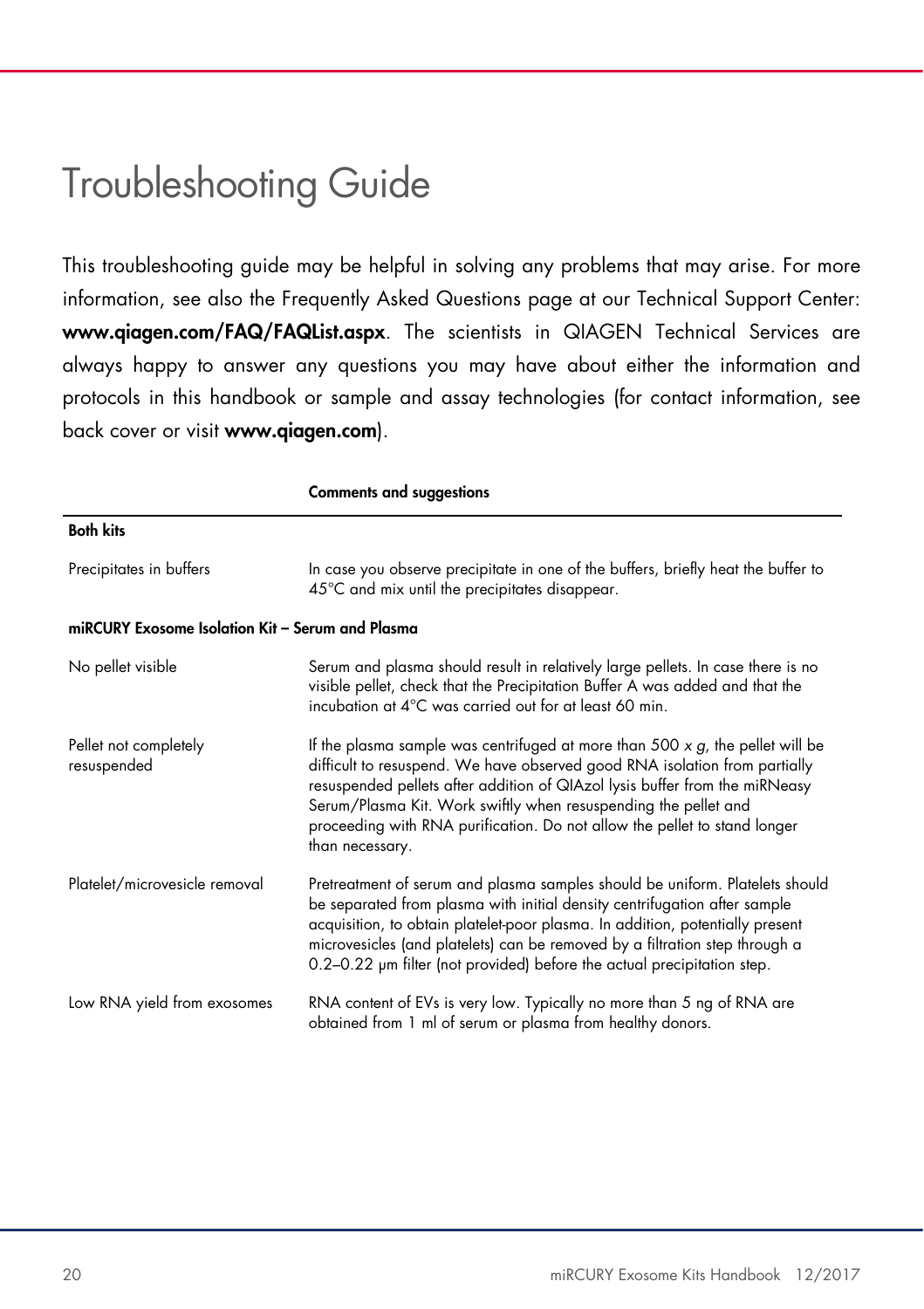#### Comments and suggestions

#### miRCURY Exosome Isolation Kit – Cells, Urine and CSF

| No pellet visible        | Some biofluids will only result in a relatively faint, sometimes invisible pellet.<br>Lack of a clearly visible pellet does not mean a failure in your precipitation.<br>Make sure that the Precipitation Buffer B was added and that the incubation<br>time at 4°C was carried out for at least 60 min.                                                                                                                                                                                                    |
|--------------------------|-------------------------------------------------------------------------------------------------------------------------------------------------------------------------------------------------------------------------------------------------------------------------------------------------------------------------------------------------------------------------------------------------------------------------------------------------------------------------------------------------------------|
| Small starting volumes   | If working with volumes below 1.0 ml, reduce the volume of Precipitation<br>Buffer B accordingly. We do not recommend using starting volumes below<br>500 µl. Working with smaller volumes will reduce yield.                                                                                                                                                                                                                                                                                               |
| Exosomes from breastmilk | Centrifuge the milk sample at 5000 $\times$ g for 30 min to remove fat. After<br>removing the top layer, centrifuge again at 5000 $\times$ g for another 30 min to<br>remove fat residue and cell debris. Finally, centrifuge at $10,000 \times g$ for 30<br>min. Then mix 1 volume of supernatant with 0.4 volumes of Precipitation<br>Buffer B and incubate overnight at $4^{\circ}$ C. Centrifuge for 30 min at 3200 x g at<br>room temperature (15–25°C). Discard both phases and resuspend the pellet. |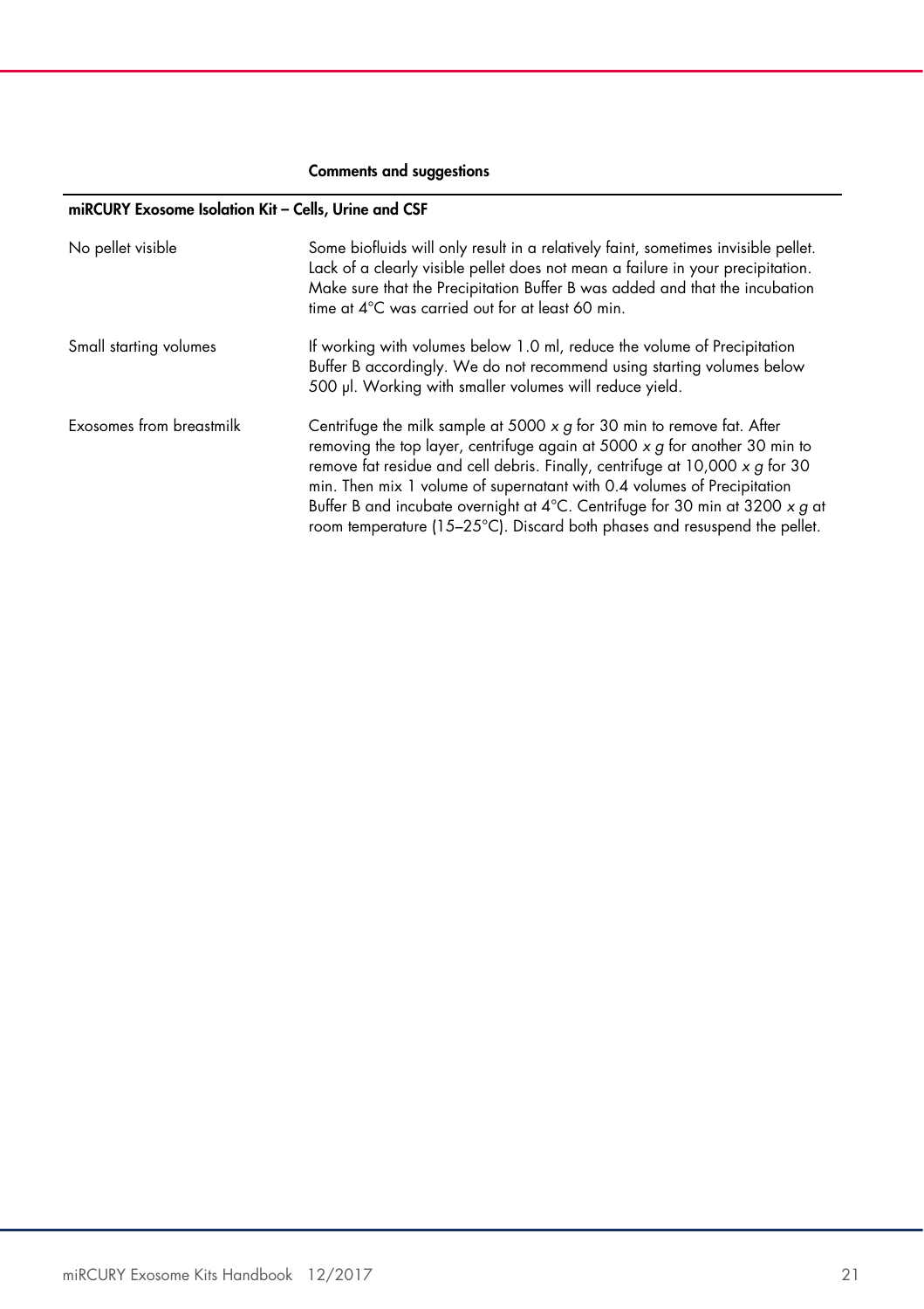# Appendix A: Recommendations for Serum and Plasma Collection, Separation and Storage

To specifically isolate circulating cell-free DNA and RNA from serum and plasma, we recommend following these protocols, which include an initial low g-force centrifugation step to separate cells from plasma or serum followed by a higher g-force centrifugation or filtration step to remove all remaining cellular debris. The latter centrifugation/filtration step significantly reduces the amount of cellular or genomic DNA and RNA in the sample. Because of the much higher abundance of DNA and RNA in cells (several orders of magnitude), even small amounts of cellular debris can have a very significant effect on analysis of cell-free nucleic acid. The sooner after blood collection this removal of cellular materials is performed, the lower the risk of additional background from blood cell-derived nucleic acid released in vitro. Use of gel barrier tubes generally results in fewer residual cells.

The speed at which the second centrifugation step is performed will influence the recovery of different types of nucleic acid. Centrifugation at medium speed (e.g., 3000 x g) will effectively remove cellular material, including thrombocyte fragments and apoptotic bodies. Centrifugation at higher speed (e.g.,  $16,000 \times g$ ) may in addition remove intact chromatin from ruptured blood cells, but may also remove larger extracellular vesicles that may contain cell-free nucleic acid (especially mRNA).

Syringe filters with 0.8 μm pore size (e.g., Sartorius® Minisart® NML (cat. no. 16592) or Millipore® Millex®-AA (cat. no. SLAA033SB)) remove remaining cell fragments and debris strictly based on size, irrespective of density. These filters have dead volumes of around 100– 200 μl.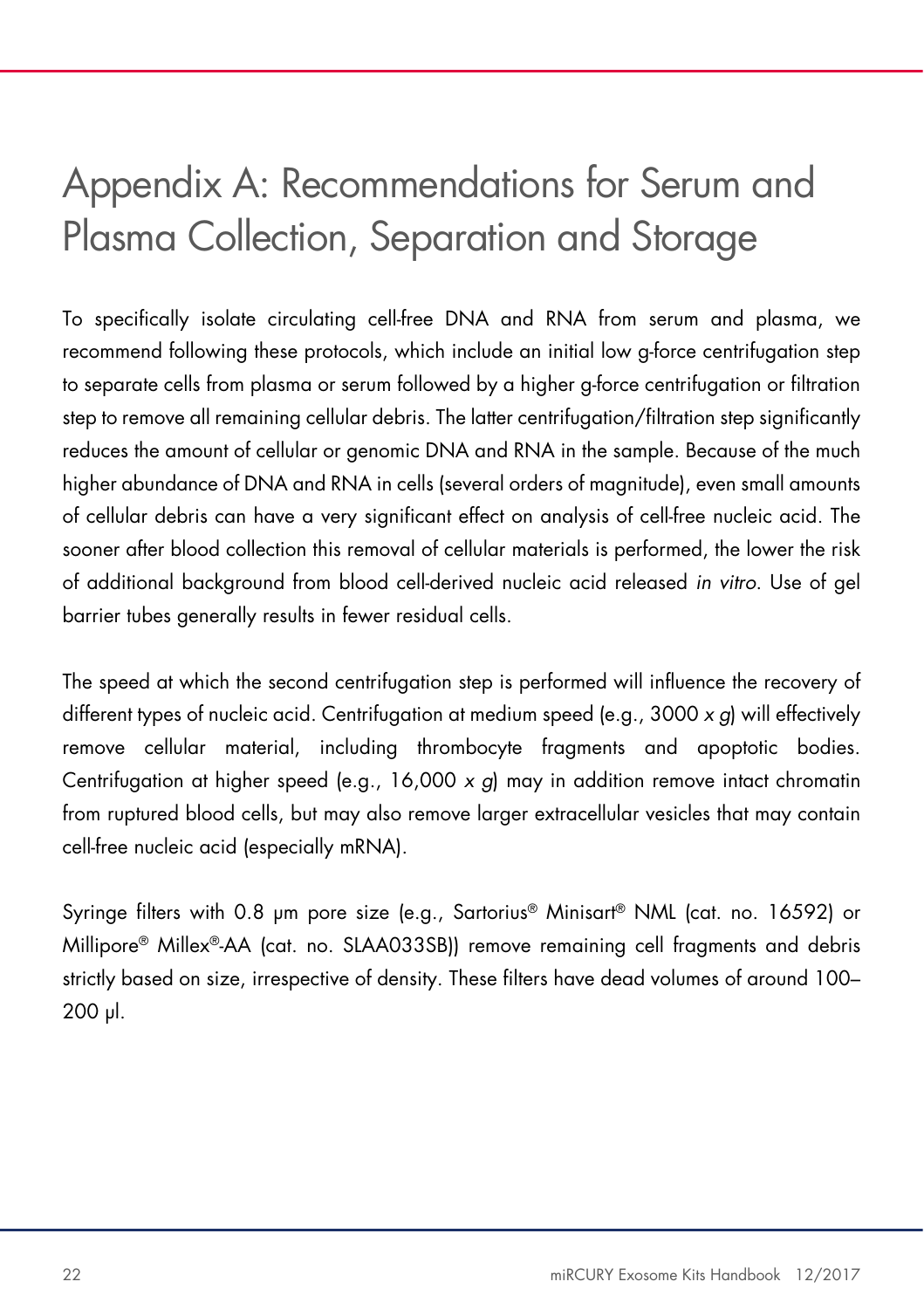#### Procedure: plasma separation and storage

1. Collect whole blood in BD Vacutainer® Venous Blood Collection Tubes (cat. no. 367525) containing EDTA (or other anticoagulant, e.g., citrate). Store tubes at room temperature (15–25°C) or 2–8°C and process within 1 hour.

Note: Do not use heparin-containing blood collection tubes, as this anticoagulant can interfere with downstream assays, such as RT-PCR.

- 2. Centrifuge blood samples in primary blood collection tubes for 10 min at 1900 x a (3000 rpm) and 4°C using a swinging bucket rotor.
- 3. Carefully transfer the upper (yellow) plasma phase to a new tube (with conical bottom) without disturbing the intermediate buffy coat layer (containing white blood cells and platelets). Normally up to 4–5 ml plasma can be obtained from 10 ml of whole blood.

Note: Carryover of white blood cells and platelets from the buffy coat layer is the most likely source of cellular miRNA/RNA contamination in plasma.

- 4. Centrifuge plasma samples in conical tubes for 15 min at 3,000 x g (or 10 min at 16,000 x  $g$  – see above) and 4°C or pass through a 0.8 µm filter (see recommendations above.
- 5. This will remove additional cellular nucleic acids attached to cell debris.
- 6. Carefully transfer cleared supernatant to a new tube without disturbing the pellet, which forms a smear along the outer side or bottom of the centrifugation tube.
- 7. Store at 2–8°C until further processing, if plasma will be used for nucleic acid purification on the same day. For longer storage, keep plasma frozen in aliquots at −65°C to −90°C.

Before using frozen plasma for nucleic acid purification, thaw at room temperature (15−25°C).

Optional: To remove cryoprecipitates, centrifuge thawed plasma samples for 5 min at 3000 x  $q$  and  $4^{\circ}$ C or pass through a 0.8 µm filter. Transfer supernatant to a new tube, and begin the nucleic acid purification protocol.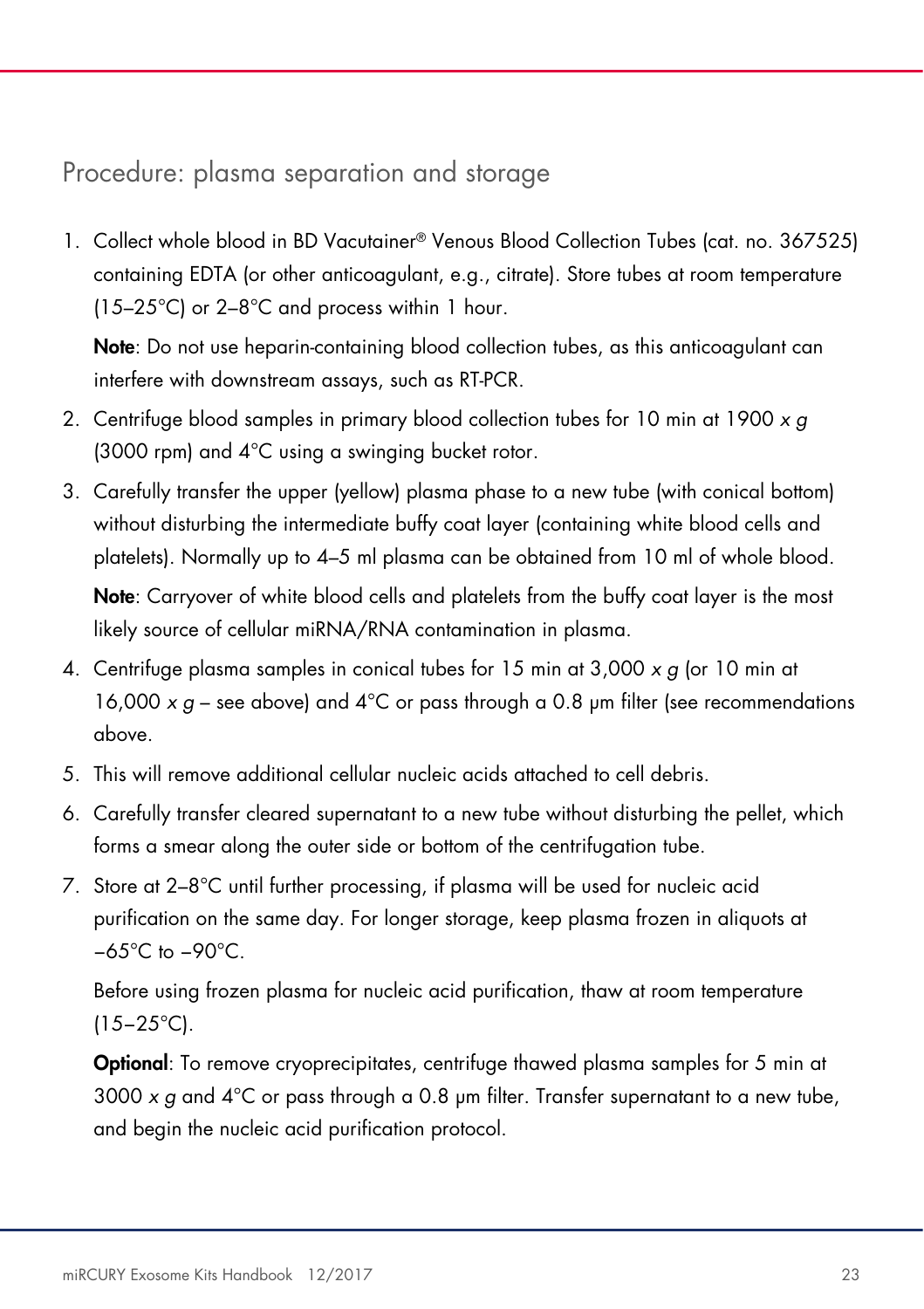### Procedure: serum separation and storage

1. Collect whole blood in a primary blood collection tube with or without clot activator, but without anticoagulants such as EDTA or citrate (e.g., Sarstedt S-Monovette® Serum-Gel 9 ml tubes, cat. no. 02.1388). For complete clotting, leave tubes at room temperature (15–25°C) for 10 min to 1 h.

Note: Tubes with clot activator can be processed after 10 min clotting time, while tubes without clot activator should be stored for at least 30 min at room temperature to allow clotting to take place.

2. Centrifuge tubes for 10 min at 1900 x g (3000 rpm) and  $4^{\circ}$ C using a swinging bucket rotor.

Note: If using Sarstedt S-Monovette Serum-Gel 9ml tubes, a gel bed will form between the upper serum phase and the lower cellular phase, facilitating recovery of serum.

3. Carefully transfer the upper (yellow) serum phase to a new tube (with conical bottom) without disturbing the pellet containing cellular material. Normally up to 3–5 ml serum can be obtained from 10 ml of whole blood.

Note: Prevent transfer of cellular material from the lower phase.

Note: Serum can be used for cell-free nucleic acid purification at this stage. However, an additional filtration or centrifugation will remove additional cellular debris and minimize contamination acids by gDNA and RNA derived from damaged blood cells.

- 4. Centrifuge serum samples in conical tubes for 15 min at 3,000 x g (or 10 min at 16,000  $\times$  g – see above) and 4°C or pass through a 0.8 µm filter (see recommendations above).
- 5. This will remove additional cellular nucleic acids attached to cell debris.
- 6. Carefully transfer cleared supernatant to a new tube without disturbing the pellet, which forms a smear along the outer side of the centrifugation tube.
- 7. Store at 2–8°C until further processing, if serum will be used for nucleic acid purification on the same day. For longer storage, keep serum frozen in aliquots at –65°C to −90°C.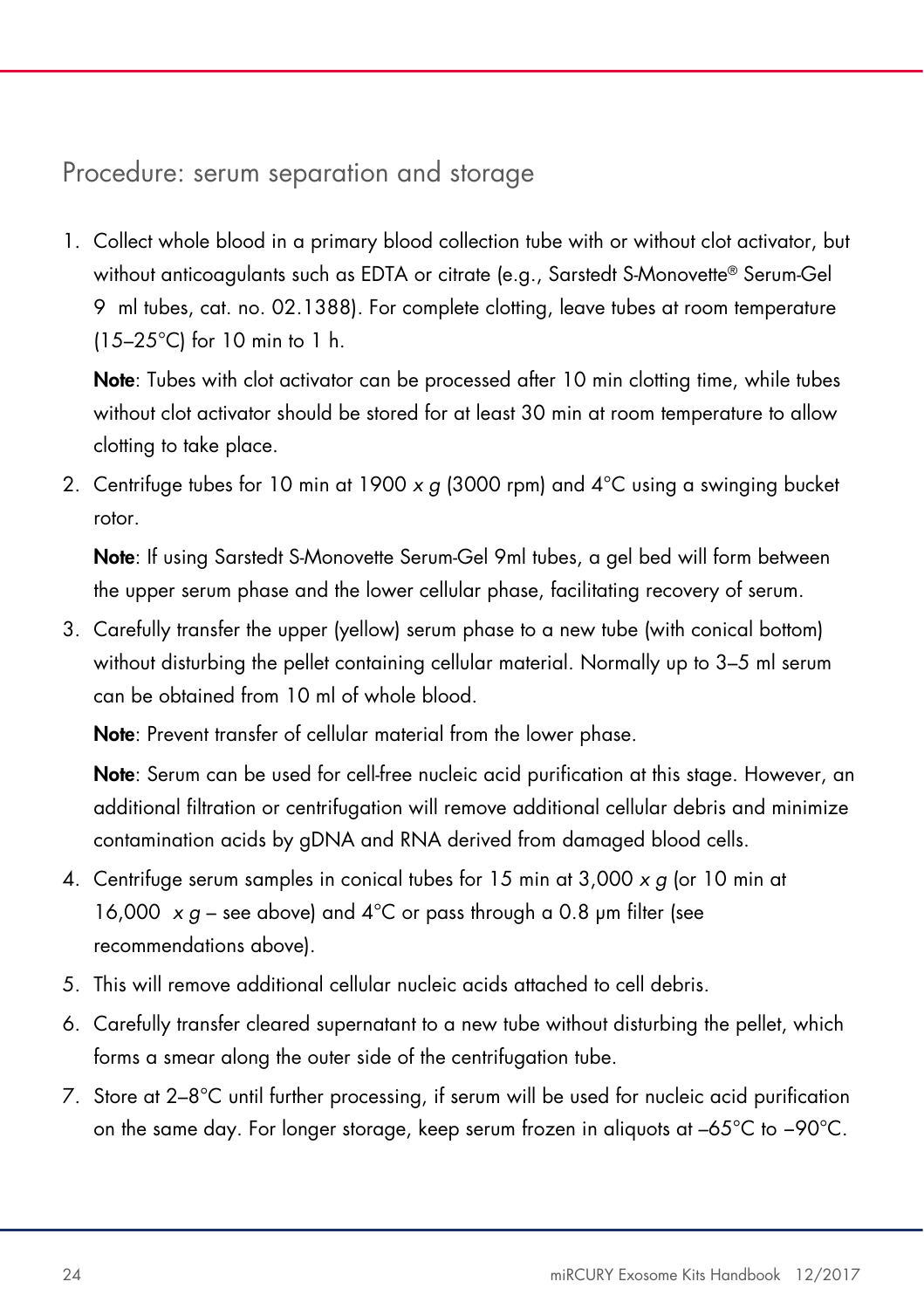Before using frozen serum for nucleic acid purification, thaw at room temperature (15 −25°C).

Optional: To remove cryoprecipitates, centrifuge thawed serum samples for 5 min at 3000 x g and  $4^{\circ}$ C or pass through a 0.8µm filter. Transfer supernatant to a new tube, and begin nucleic acid purification protocol.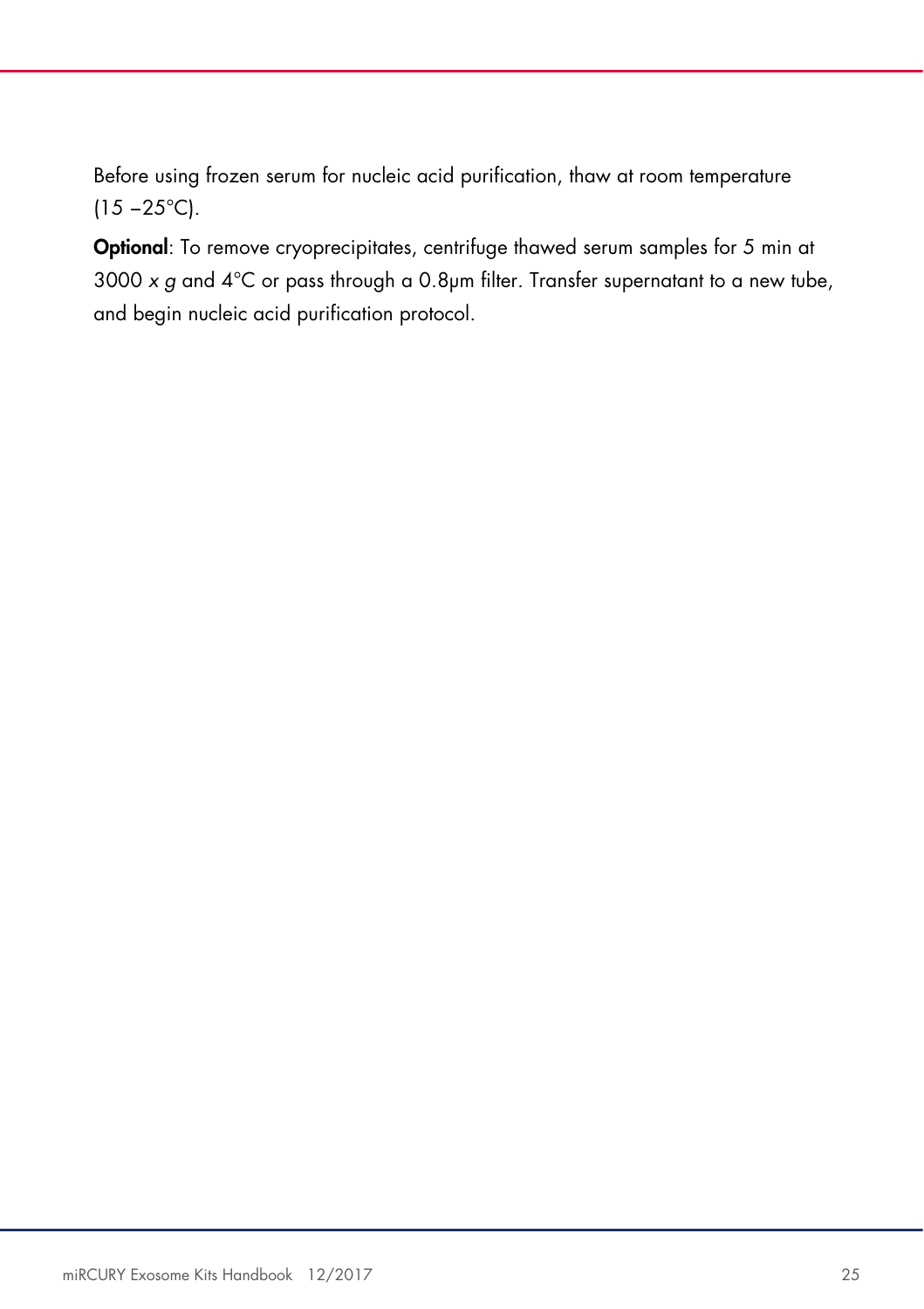## Ordering Information

| Product                               | <b>Contents</b>                                                                                                                                                                                    | Cat. no. |
|---------------------------------------|----------------------------------------------------------------------------------------------------------------------------------------------------------------------------------------------------|----------|
| miRCURY Exosome<br>Serum/Plasma Kit   | For 50 $\times$ 0.25 ml or 16 $\times$ 1.5 ml preps:<br>Precipitation Buffer A, Resuspension Buffer,<br>Thrombin, Thrombin Buffer                                                                  | 76603    |
| miRCURY Exosome<br>Cell/Urine/CSF Kit | For $100 \times 1$ ml, $24 \times 5$ ml or $12 \times 10$ ml<br>preps: Precipitation Buffer B, Resuspension<br>Buffer                                                                              | 76743    |
| <b>Related products</b>               |                                                                                                                                                                                                    |          |
| miRNeasy Serum/<br>Plasma Kit (50)    | For 50 total RNA preps: 50 RNeasy MinElute<br>Spin Columns, Collection Tubes (1.5 ml and<br>2 ml), QIAzol Lysis Reagent, Ce_miR-39_1<br>miScript® Primer Assay, RNase-free Reagents<br>and Buffers | 217184   |
| miRNeasy Micro Kit<br>(50)            | For 50 total RNA preps: 50 RNeasy Mini<br>Spin Columns, Collection Tubes (1.5 ml and<br>2 ml), QIAzol Lysis Reagent, RNase-free<br><b>Reagents and Buffers</b>                                     | 74004    |

For up-to-date licensing information and product-specific disclaimers, see the respective QIAGEN kit handbook or user manual. QIAGEN kit handbooks and user manuals are available at www.qiagen.com or can be requested from QIAGEN Technical Services or your local distributor.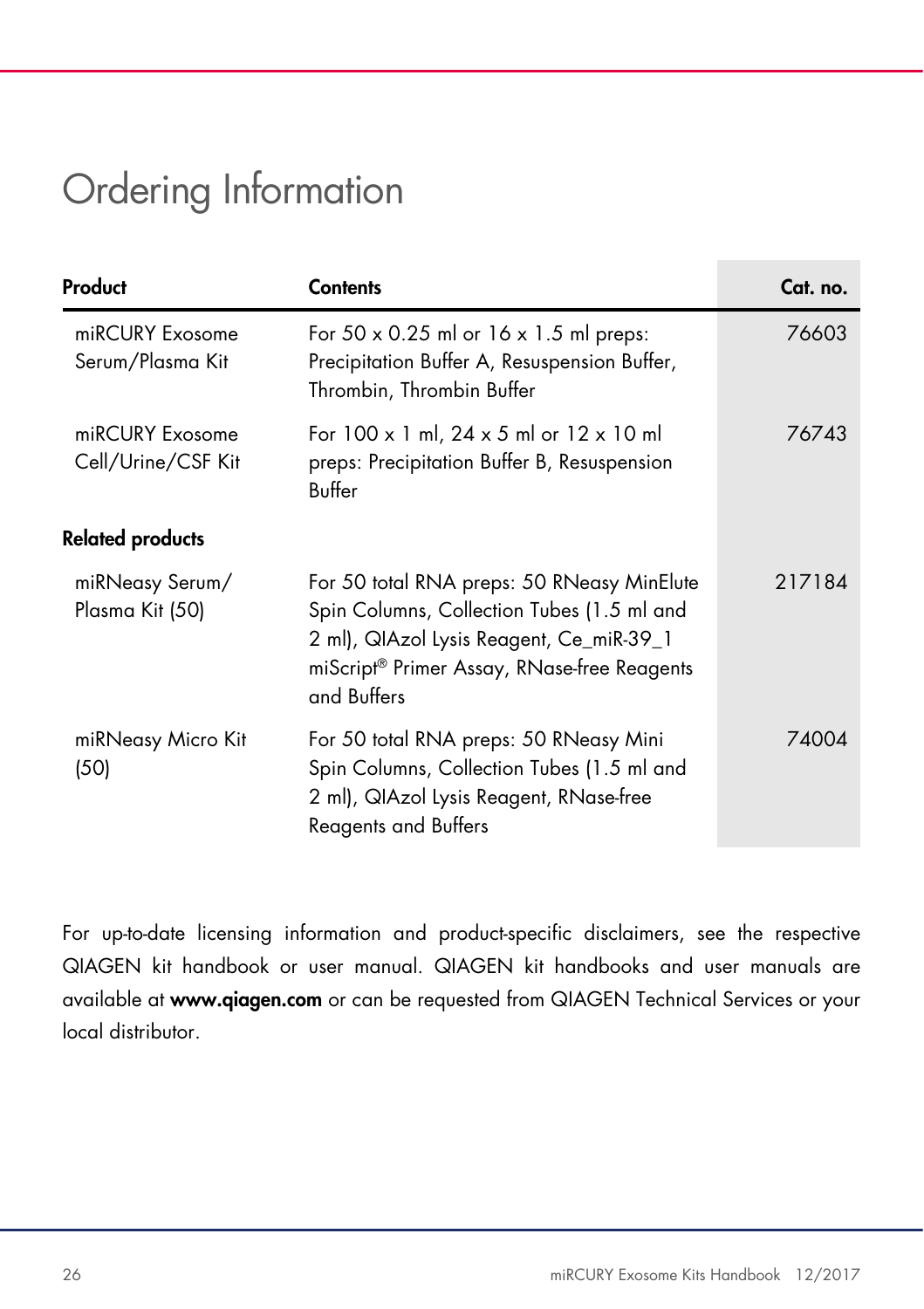#### Limited License Agreement for the miRCURY Exosome Isolation Kit – Serum and Plasma and the miRCURY Exosome Isolation Kit – Cells, Urine and CSF

Use of this product signifies the agreement of any purchaser or user of the product to the following terms:

- 1. The product may be used solely in accordance with the protocols provided with the product and this handbook and for use with components contained in the kit only. QIAGEN grants no license under any of its intellectual property to use or incorporate the enclosed components of this kit with any components not included within this kit except as described in the protocols provided with the product, this handbook, and additional protocols available at www.qiagen.com. Some of these additional protocols have been provided by QIAGEN users for QIAGEN users. These protocols have not been thoroughly tested or optimized by QIAGEN. QIAGEN neither guarantees them nor warrants that they do not infringe the rights of third-parties.
- 2. Other than expressly stated licenses, QIAGEN makes no warranty that this kit and/or its use(s) do not infringe the rights of third-parties.
- 3. This kit and its components are licensed for one-time use and may not be reused, refurbished, or resold.
- 4. QIAGEN specifically disclaims any other licenses, expressed or implied other than those expressly stated.
- 5. The purchaser and user of the kit agree not to take or permit anyone else to take any steps that could lead to or facilitate any acts prohibited above. QIAGEN may enforce the prohibitions of this Limited License Agreement in any Court, and shall recover all its investigative and Court costs, including attorney fees, in any action to enforce this Limited License Agreement or any of its intellectual property rights relating to the kit and/or its components.

For updated license terms, see www.qiagen.com.

Trademarks: QIAGEN®, QIAzol®, Sample to Insight®, MinElute®, miRCURY®, miRNeasy®, miScript® (QIAGEN Group); Vacutainer® (Becton, Dickinson and Company); Millex® (Merck KGa); Minisart®, (Sartorius Stedim Biotech GmbH).

HB-2434-001 © 2017 QIAGEN, all rights reserved.